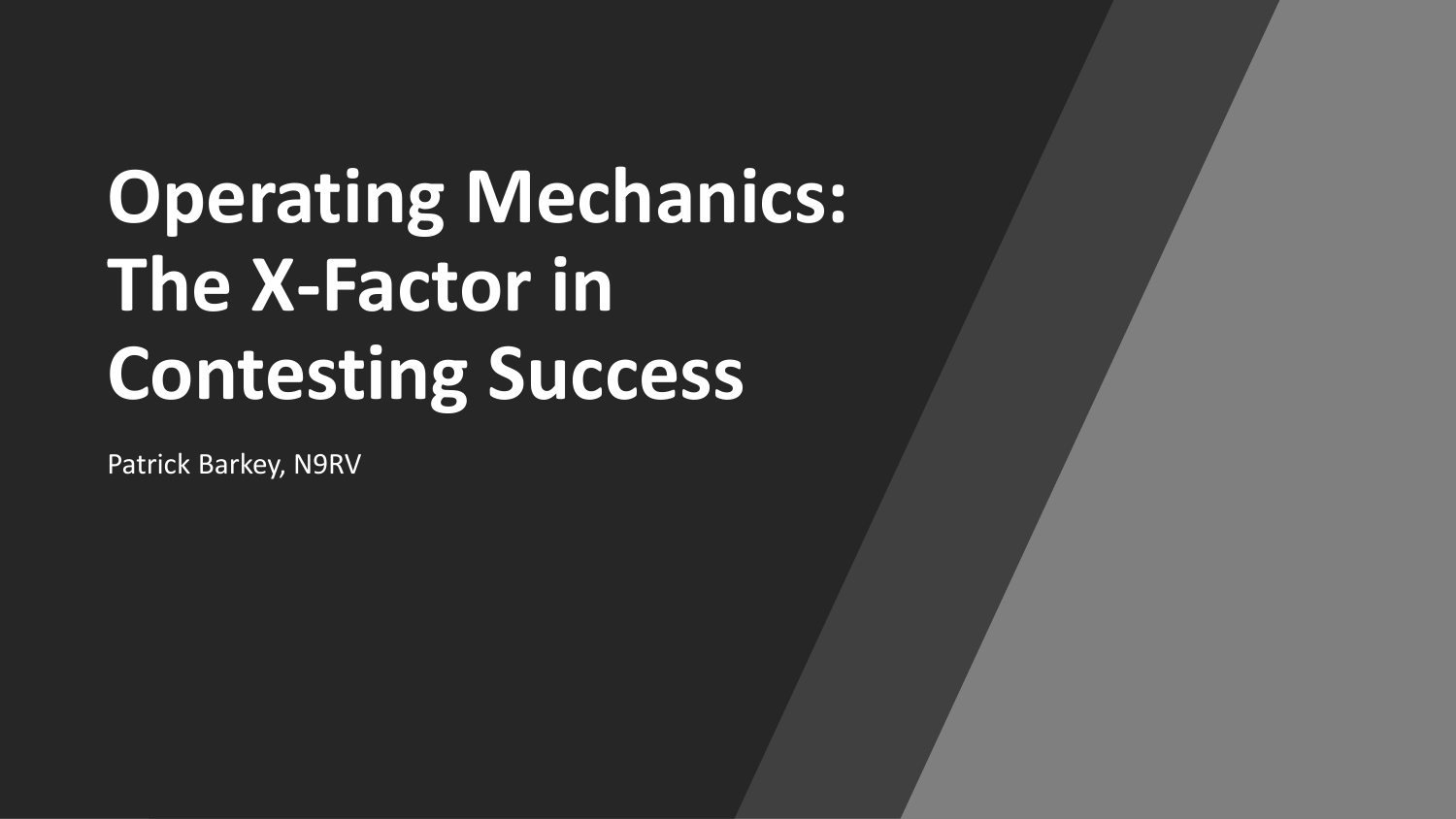**The Lesson of the Howie Meeker Hockey School**

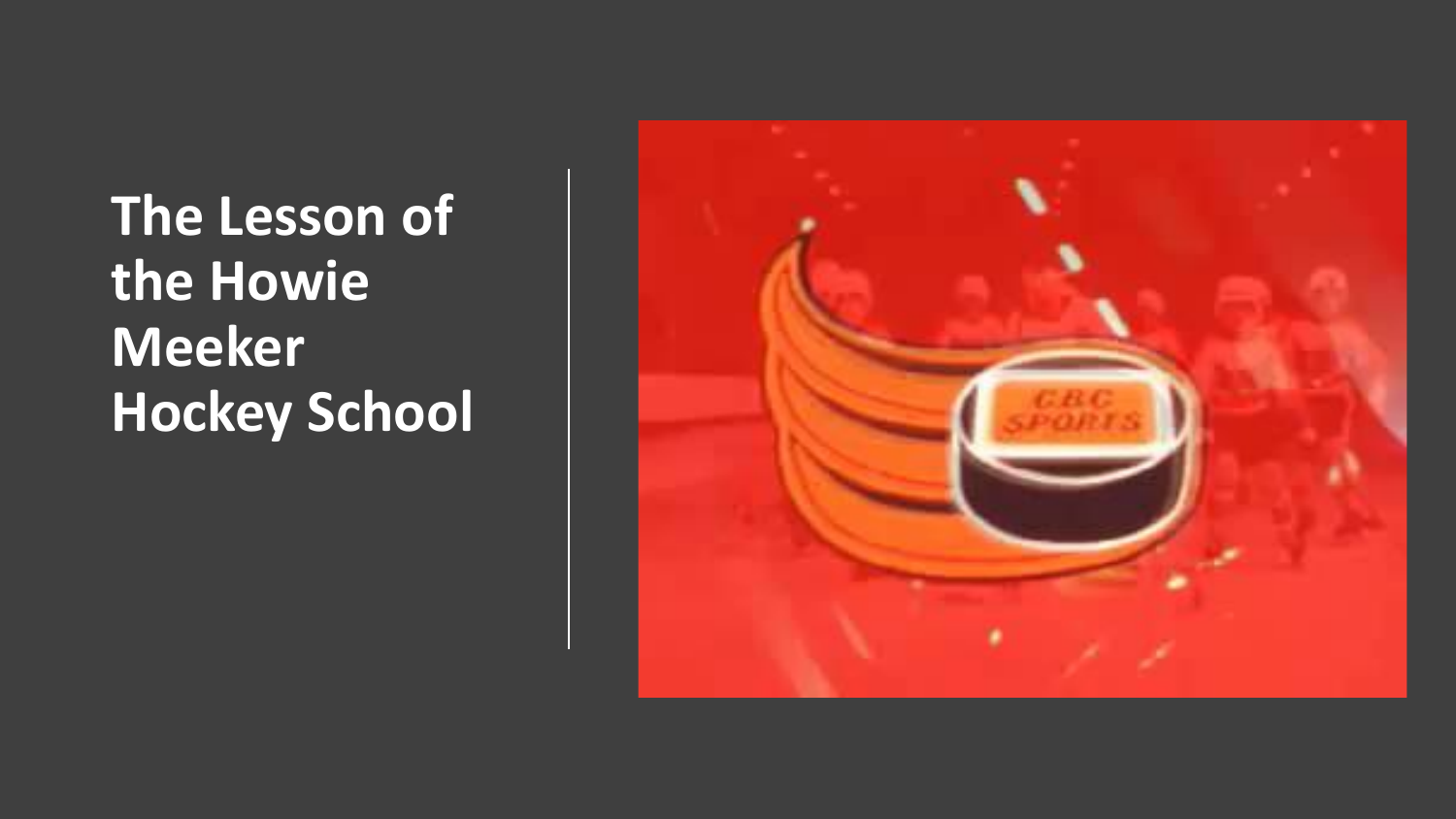**The Lesson of the Howie Meeker Hockey School**

- Do you know how to play hockey?
- Sure, you skate around on the ice and slap at pucks
- But can you:
	- find skates that fit
	- skate with power
	- put your weight into your shot
	- pass to a moving player
	- change direction and cross over
- Do you know how to operate contests?
- Sure, you load up your software and answer and run guys
- But can you:
	- copy calls correctly
	- answer a question
	- ask for a repeat
	- deal with an interloper
	- handle a zero beat pileup
	- get through a pileup
	- control your frequency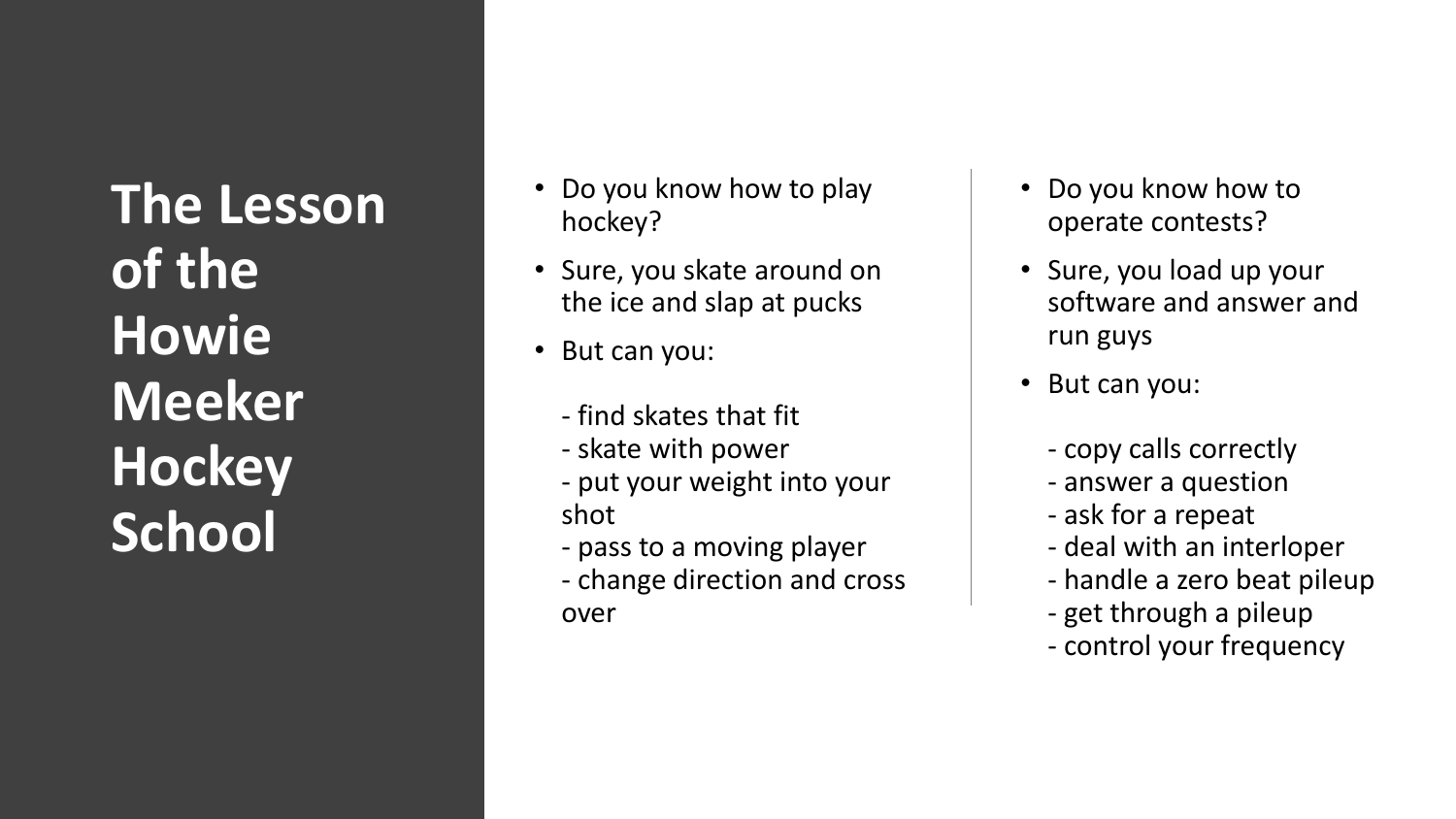#### **NTS in 1969: Contest Camp?**

- Copy it right no repeats
- Learn how to ask for a fill
- Listen and respond to instructions
- Send CW

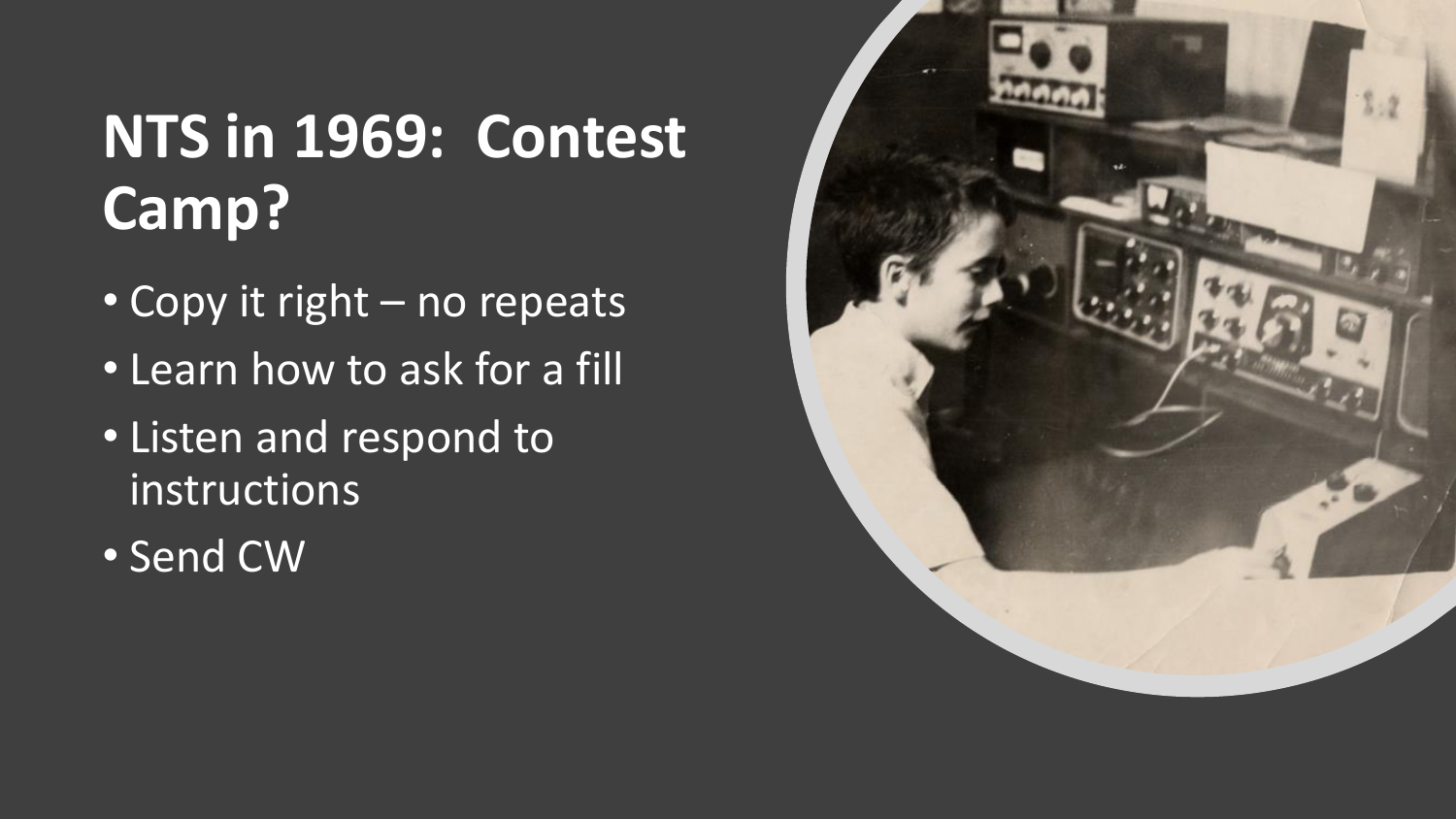## **Boot Camp for CW Contesters**

- Send "Mississippi." (No QRS)
- Ask NO3M to QSY to 10 meters.
- Respond to N2NT when he asks for a fill on your Check (after you mashed your 2nd radio CQ button
- •Operate the CW Sprint.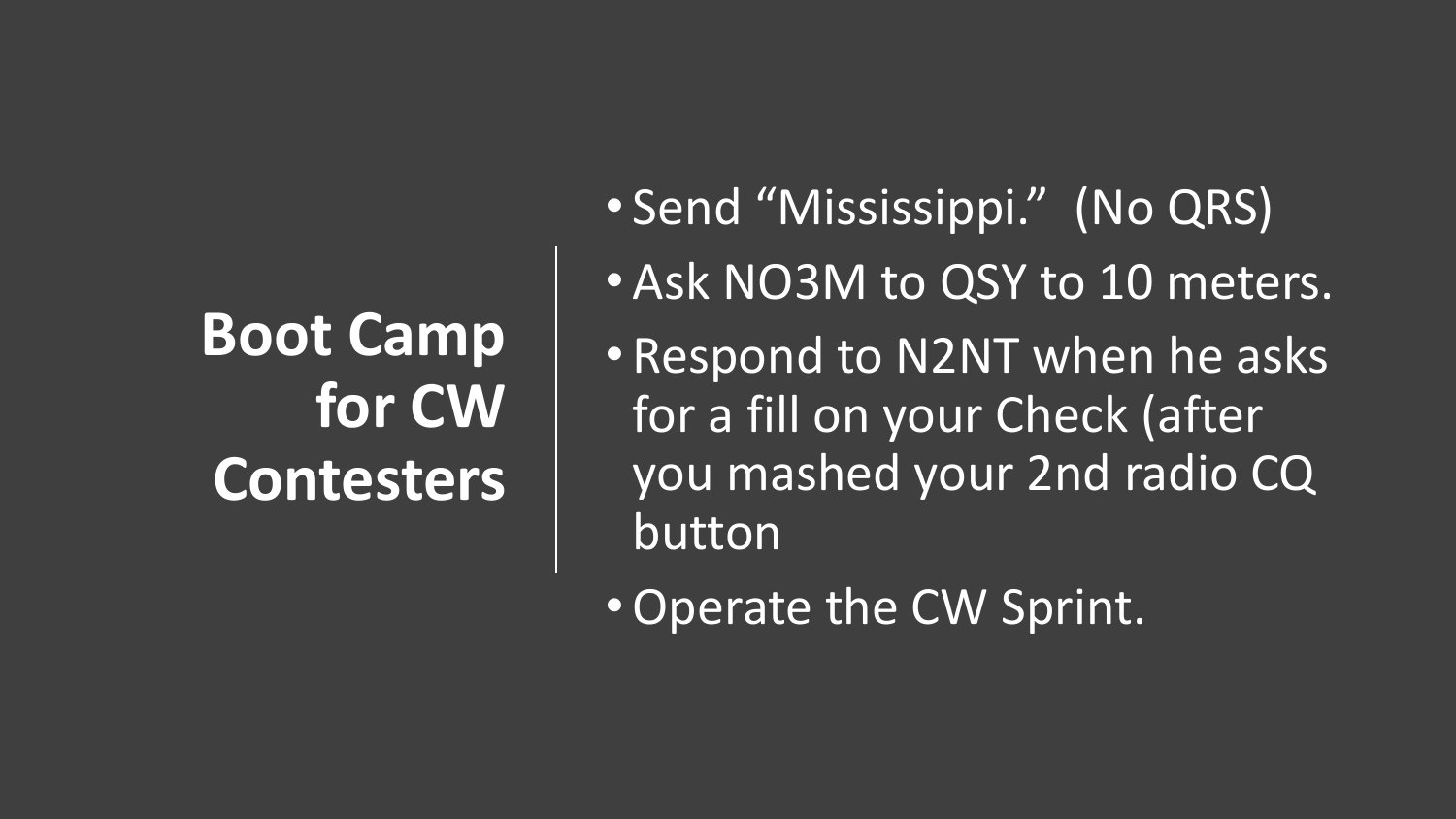Actual Quotes Heard During Multi-Op Contests\*

- " … the band is really hot. Let's tune for a while."
- " … wow, that was the first 60 hour I've ever had."
- "There's too many of you calling at once. QRZed"
- "Who reset my keyer memories with all these short CQs?"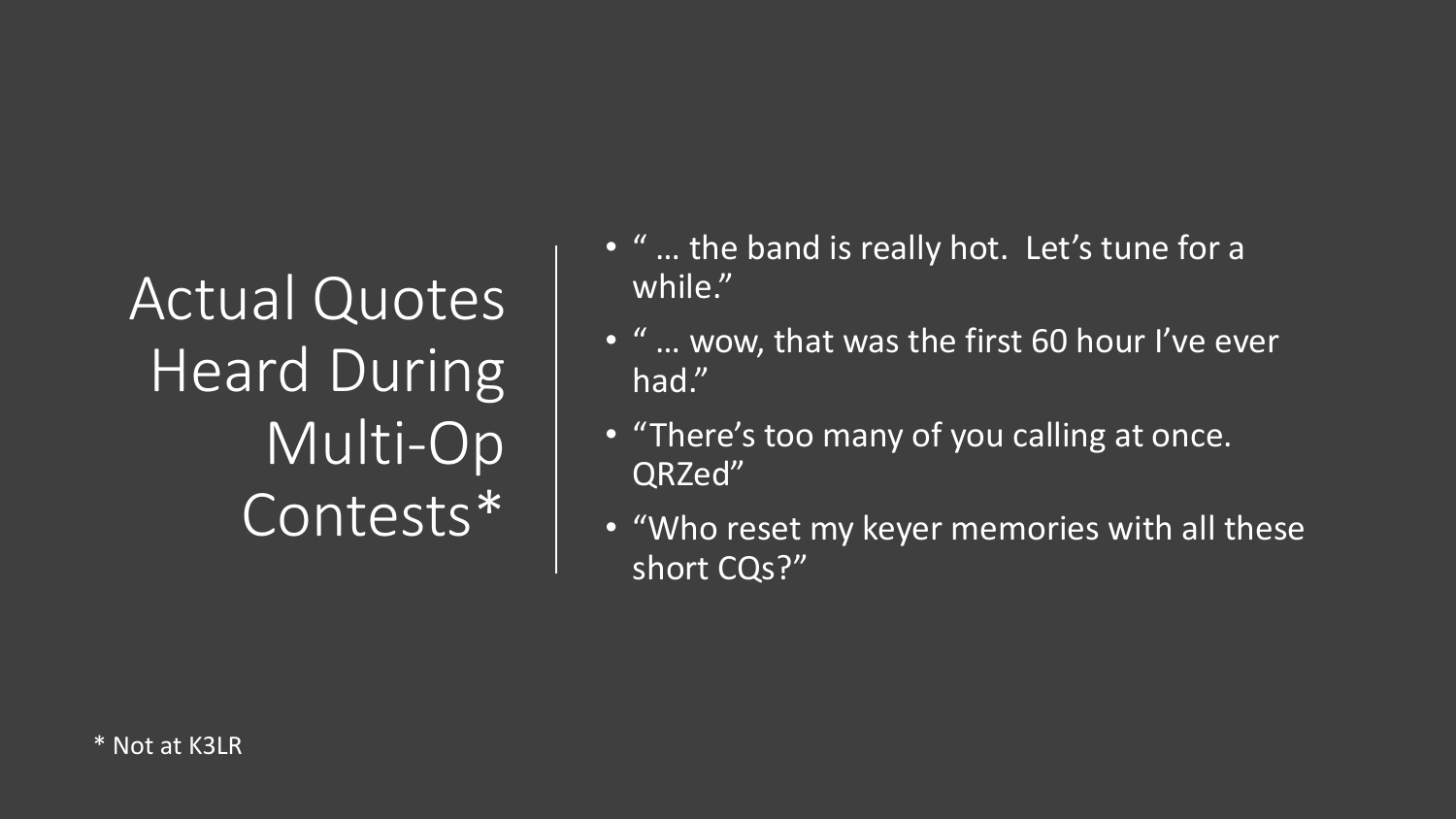#### **Keys to Contest Success**

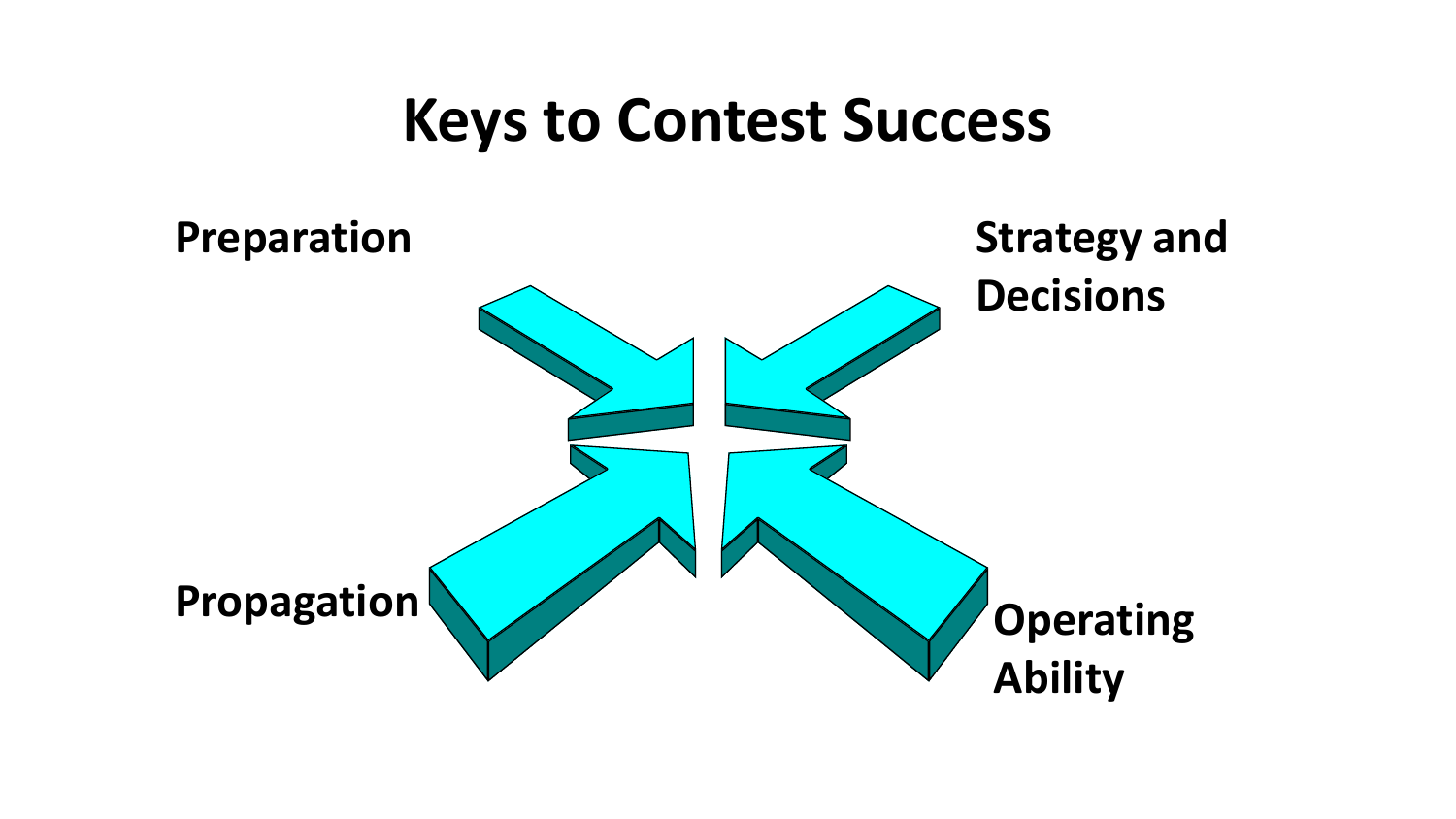## **Operating: Can it be taught?**

- •No, it can only be "absorbed."
- Yes, but if I teach you I will have to kill you.
- Yes, but the lessons can only be learned through experience.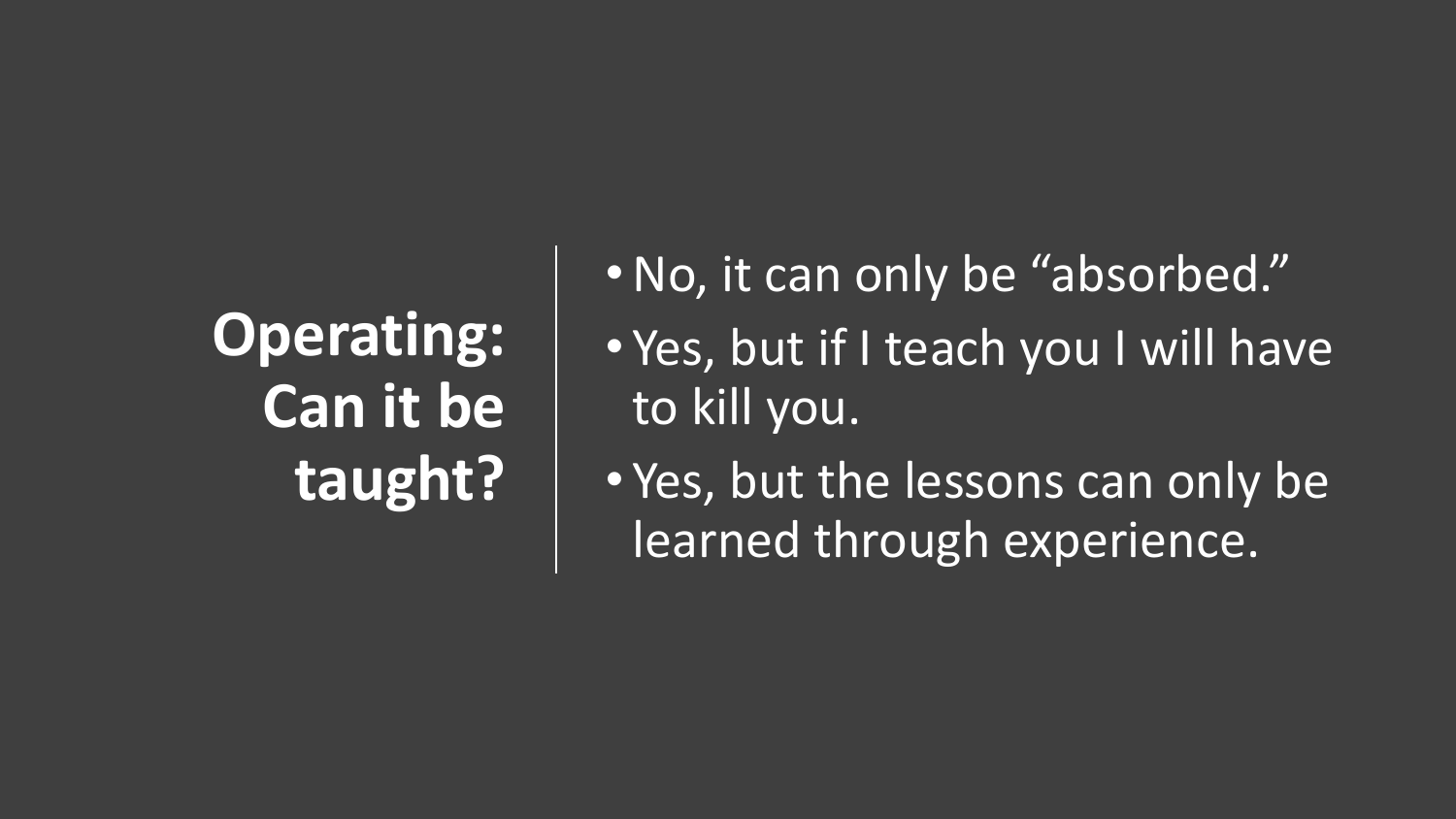## **Many Contesters**  Don't Want to **Learn!**

- •Operating is personal. Egos are fragile.
- Stubborn personalities abound ("This is how I've always done  $it"$ ).
- Some of us cling to "facts" that don't pan out. ("You need to call slower CQs to work more guys")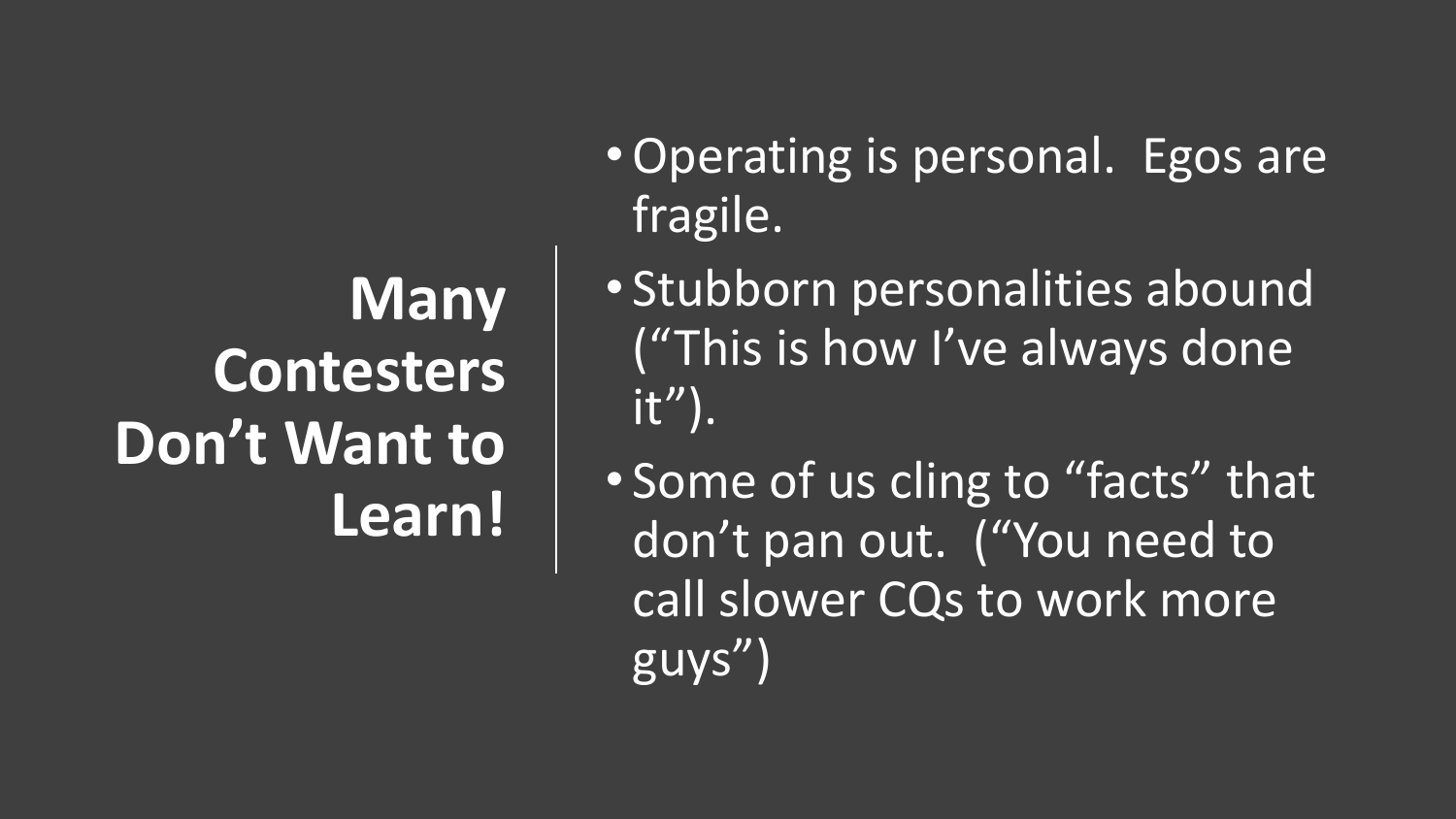## **"Natural" Operating Ability**

- Hearing
- Reaction time
- CW sending/receiving
- Coordination
- Enunciation
- Typing Ability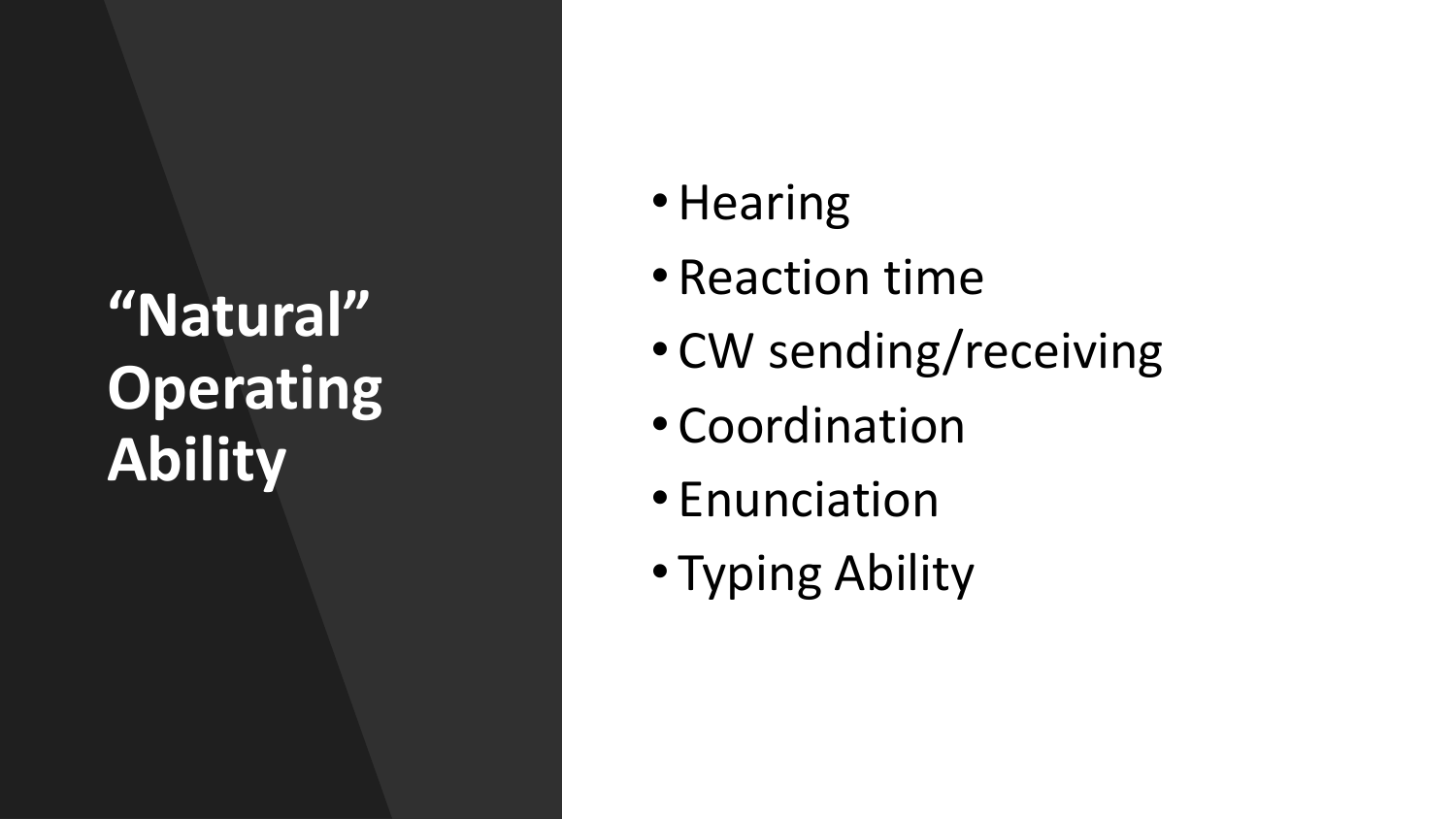But there is technology that can help compensate:

- Computer / memory keyers
- Call sign databases
- Filters and directional antennas
- •Digital Voice Keyers
- Morse Runner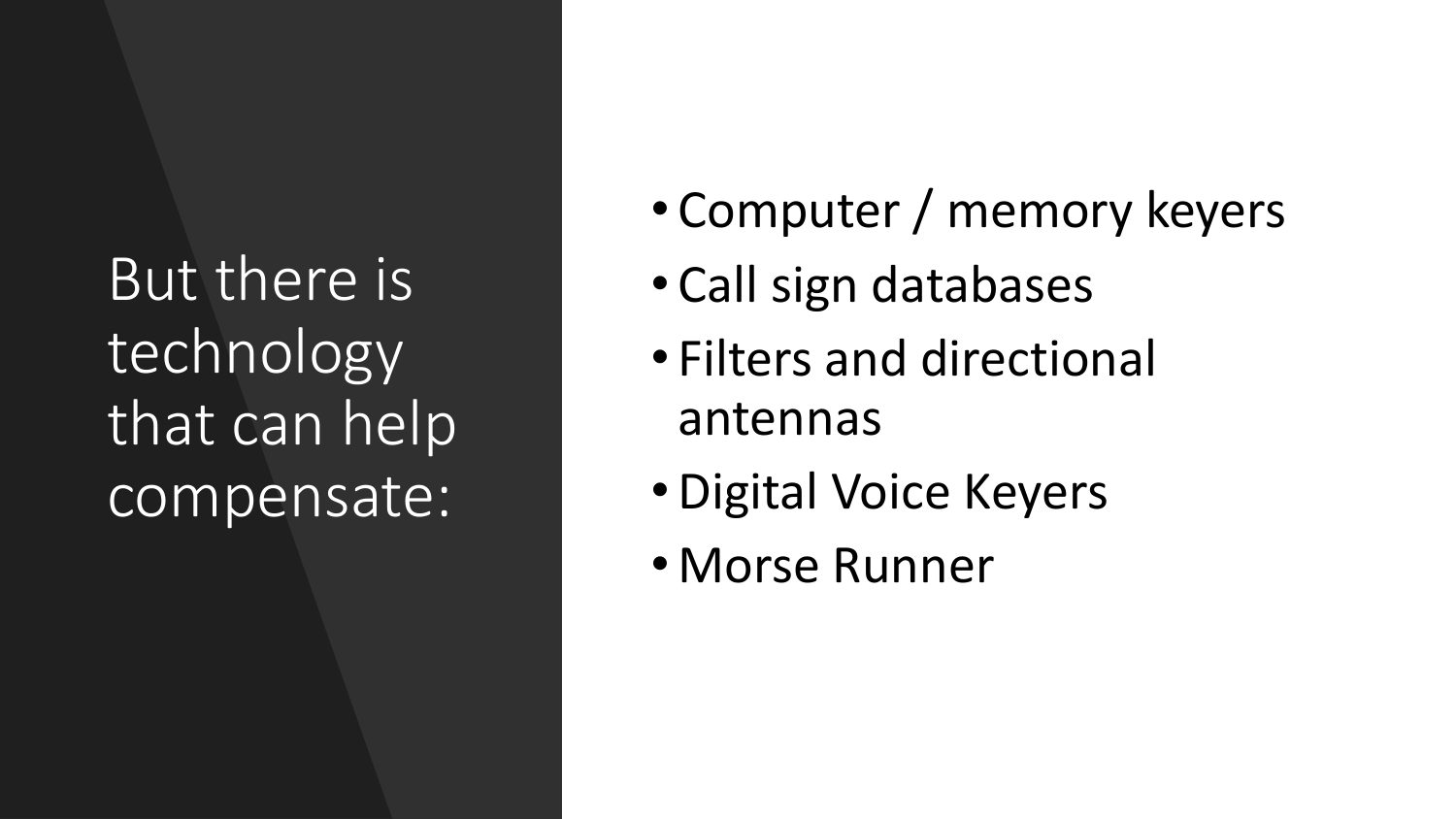#### **The Logic of Contest Operating**



*Maximize Efficiency*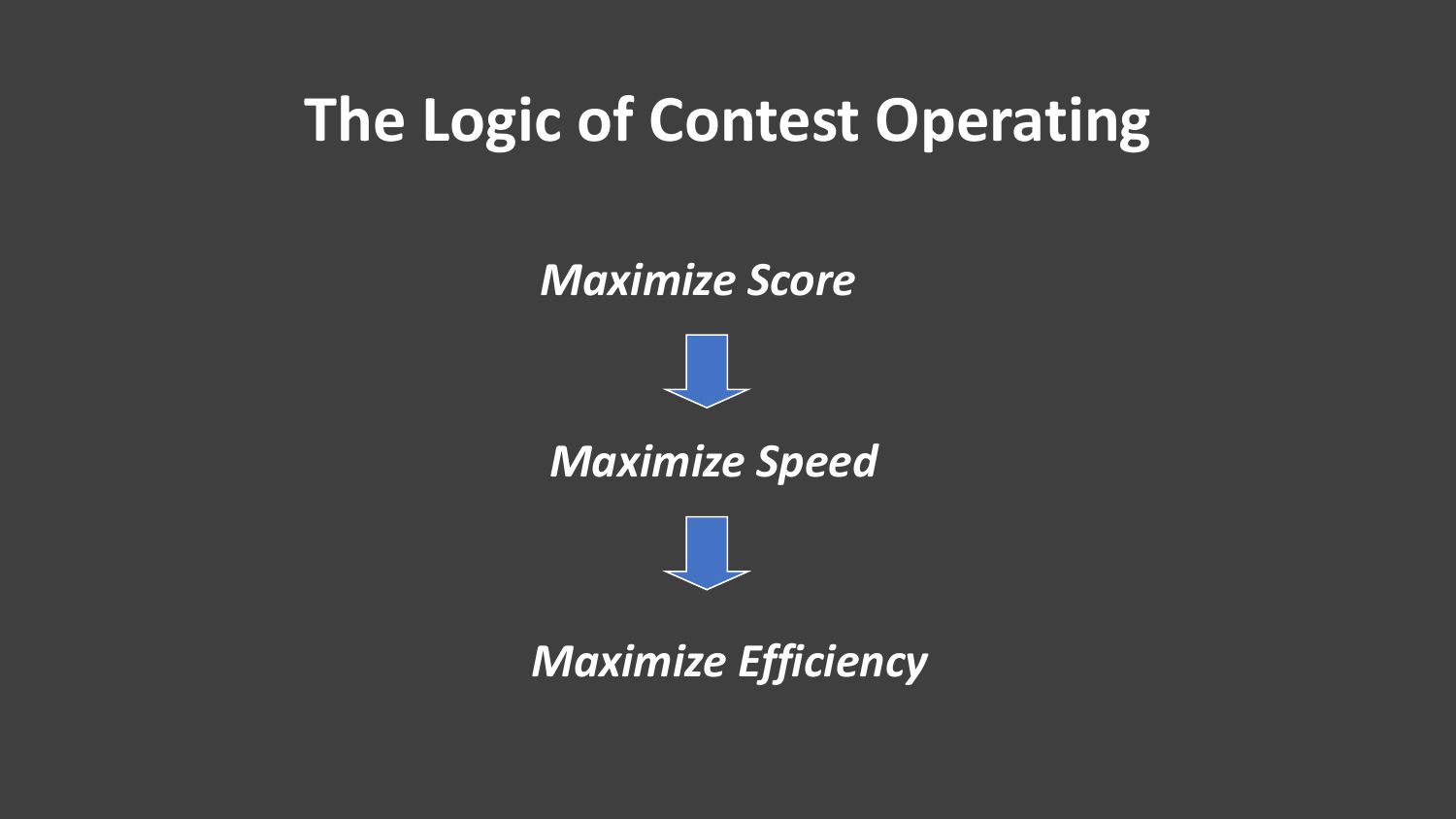The Basics of Running **Stations** 

• What you nominally communicate:

Callsigns and exchanges

• What you really want to communicate:

Frequency control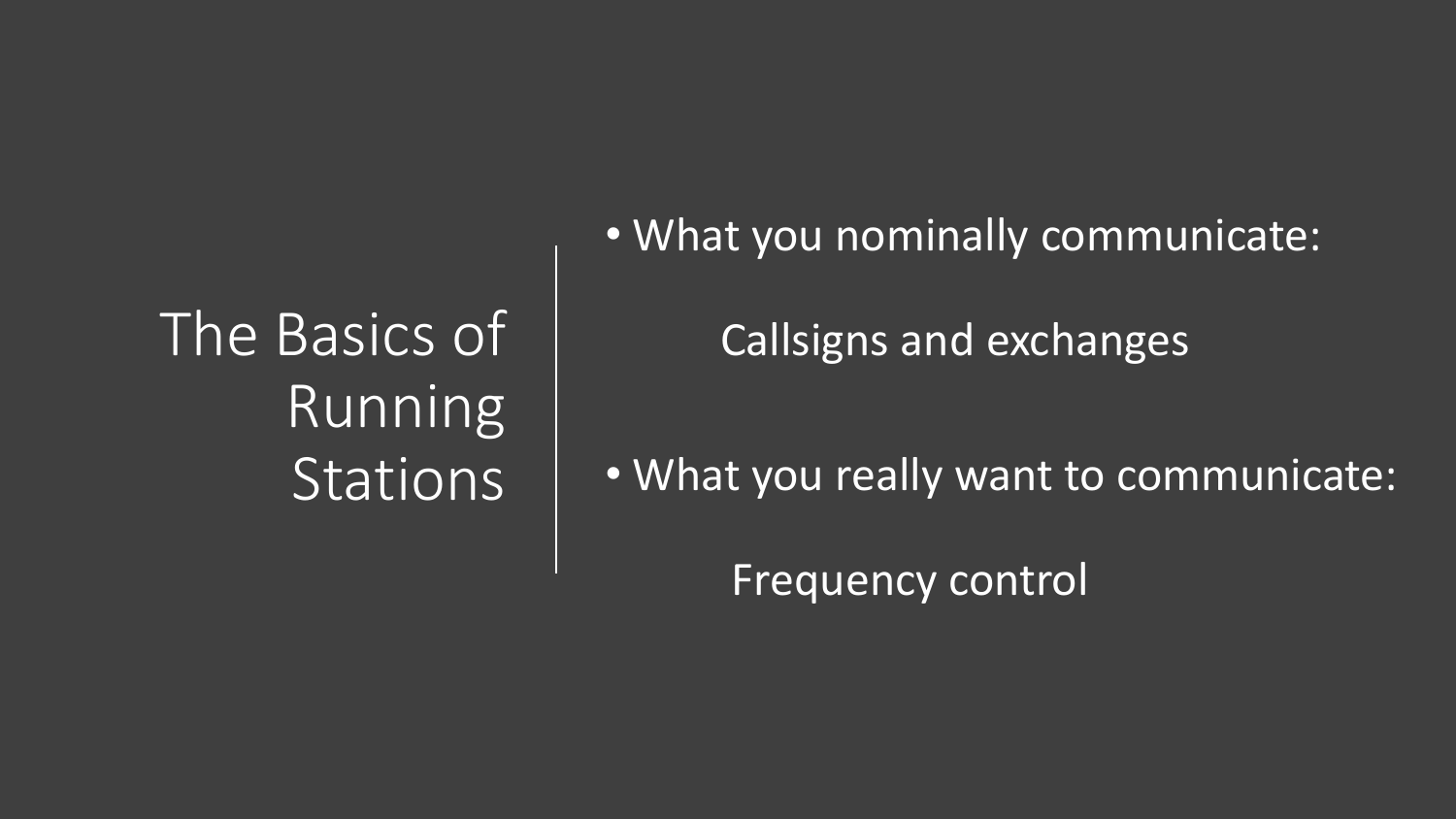Do's and Don't's of **Frequency** Control

- Complete callsigns
- Establish rhythm
- Be professional
- No "dead time"
- Respond to the flow of rate
- Long pauses before response
- Needless repeat of information
- Cursing competition or chatting with friends
- Out of synch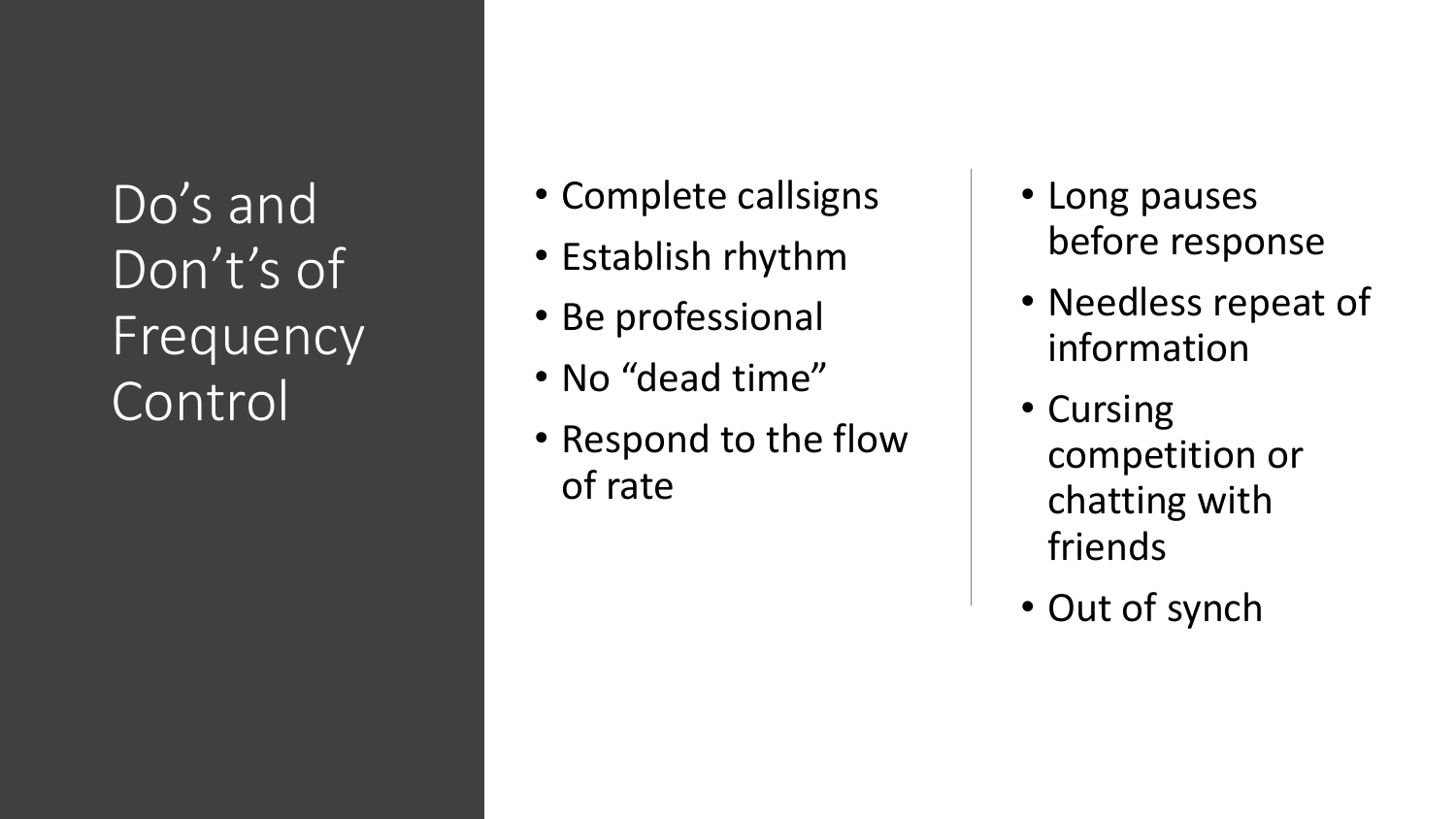# Different Paces of a Contest

- Exploratory / Beacon
- Open for Business
- Normal / Fast
- Turbo / Burst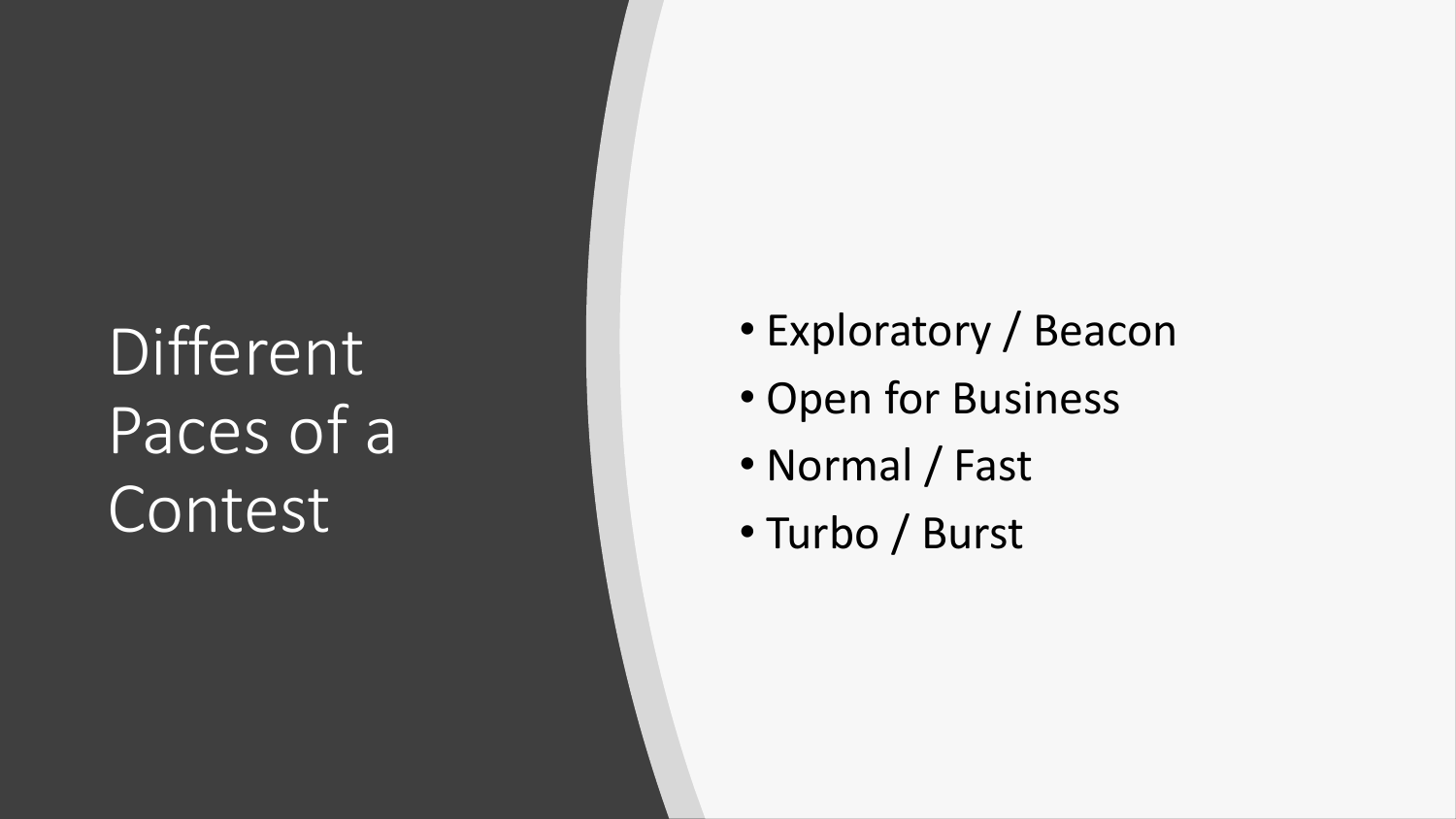## How to Run Faster Rate

- Be prepared for content
- Recognize and respond to complete callsigns
- Transmit only as necessary
- Know when to dig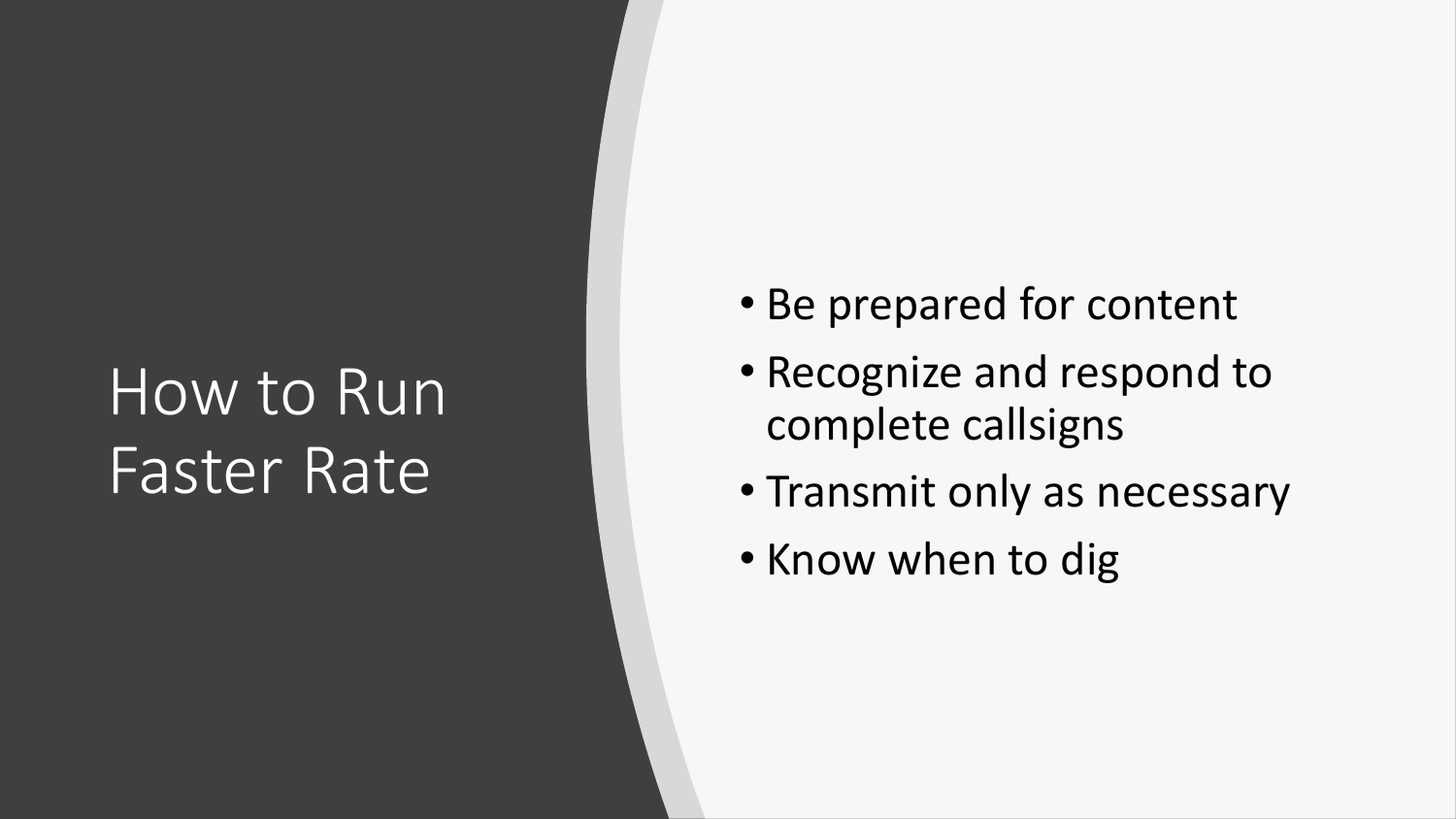# Prepare yourself to copy

- Focus attention at end of each CQ
- Hands on the keyboard
- RIT cleared
- Filters wide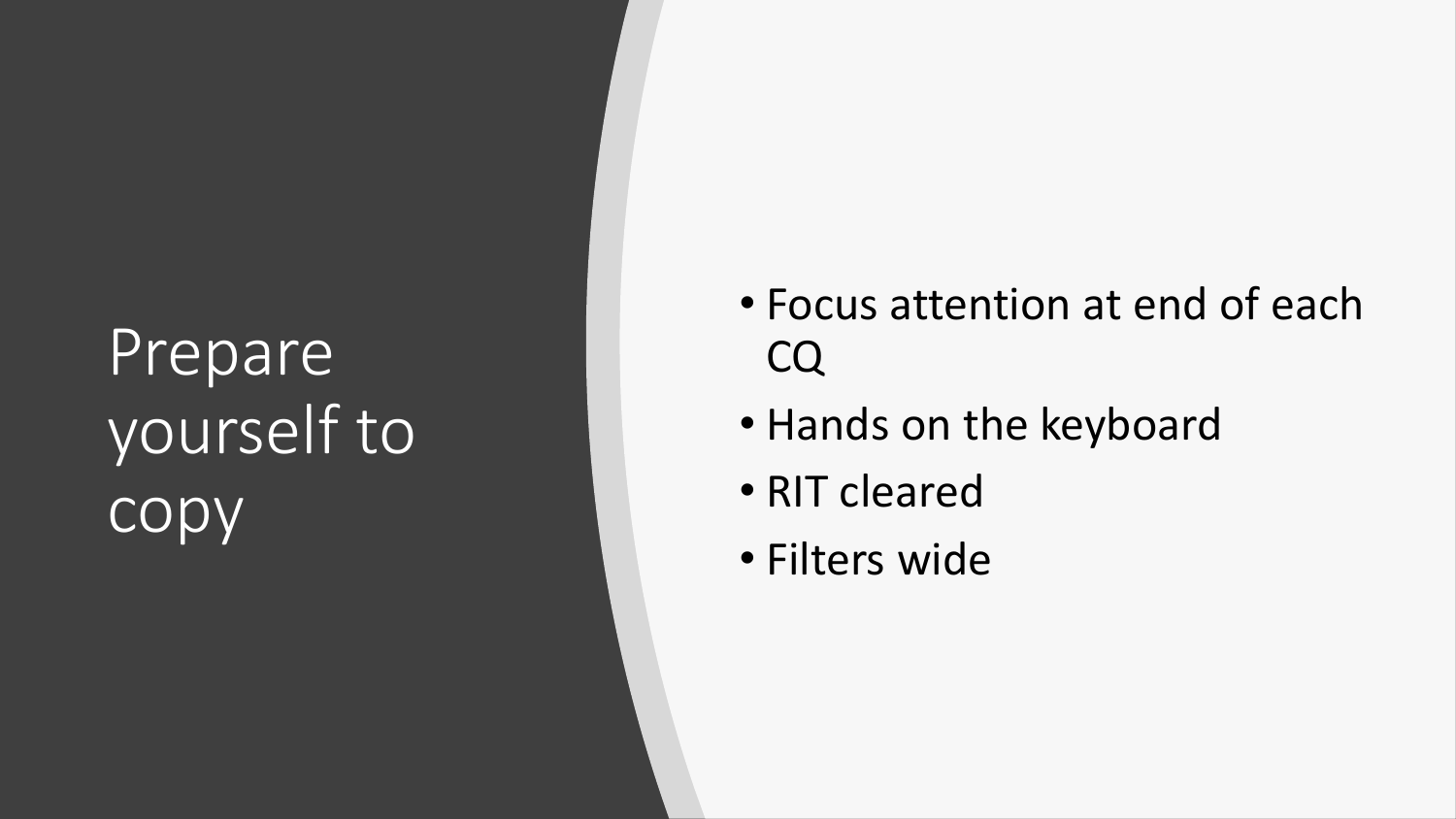**Capturing** complete callsigns

- The importance of getting complete, accurate data the first time
- Master the mechanical skills first
- Learn to type
- Learn to send
- Learn to use your contest software to respond with no delay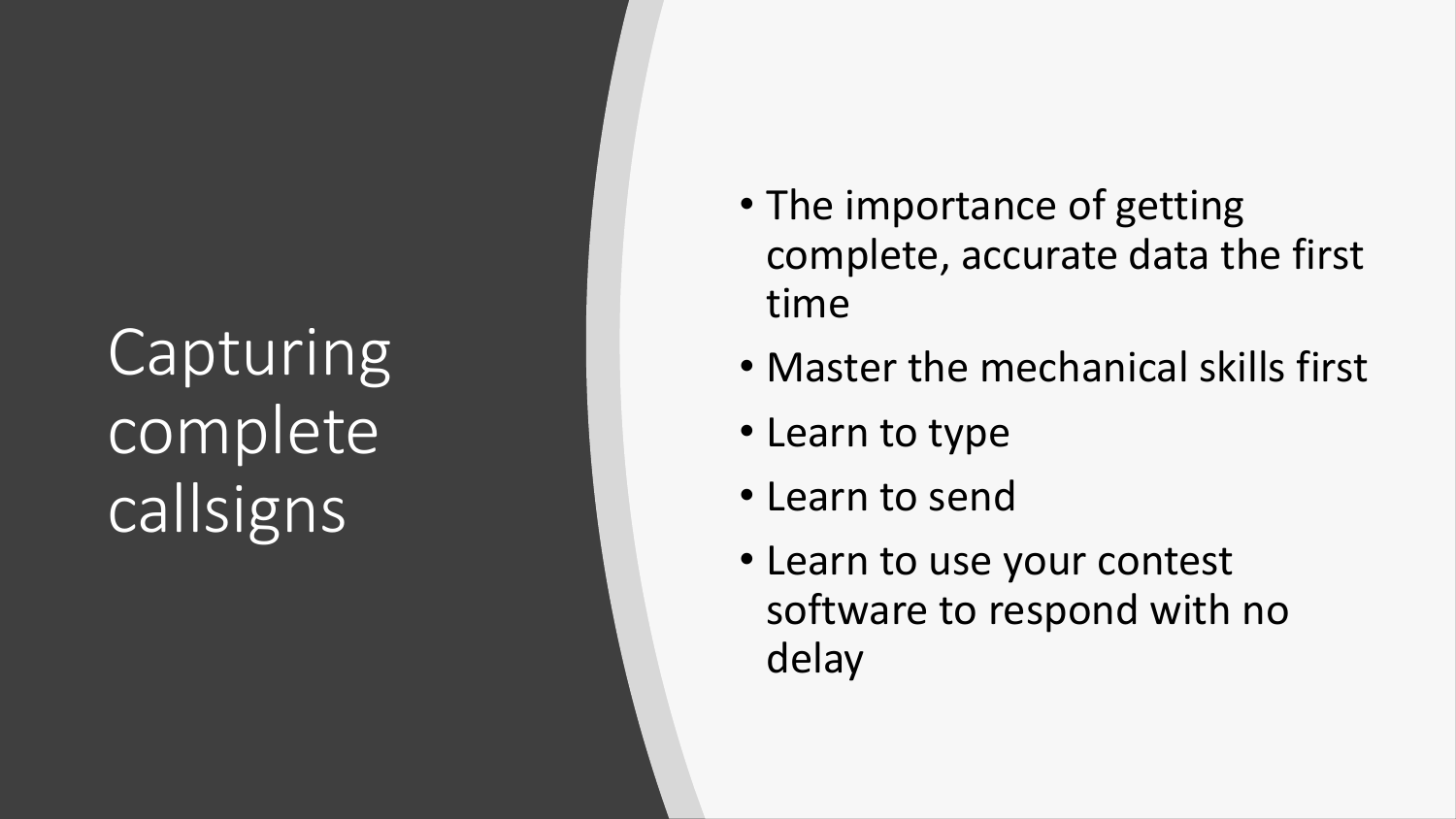# The mental side of copying calls

- Using your brain as a time delay filter
- Know what to expect
- Assess and adjust to overcome your limitations
- Use every crutch and gimmick you can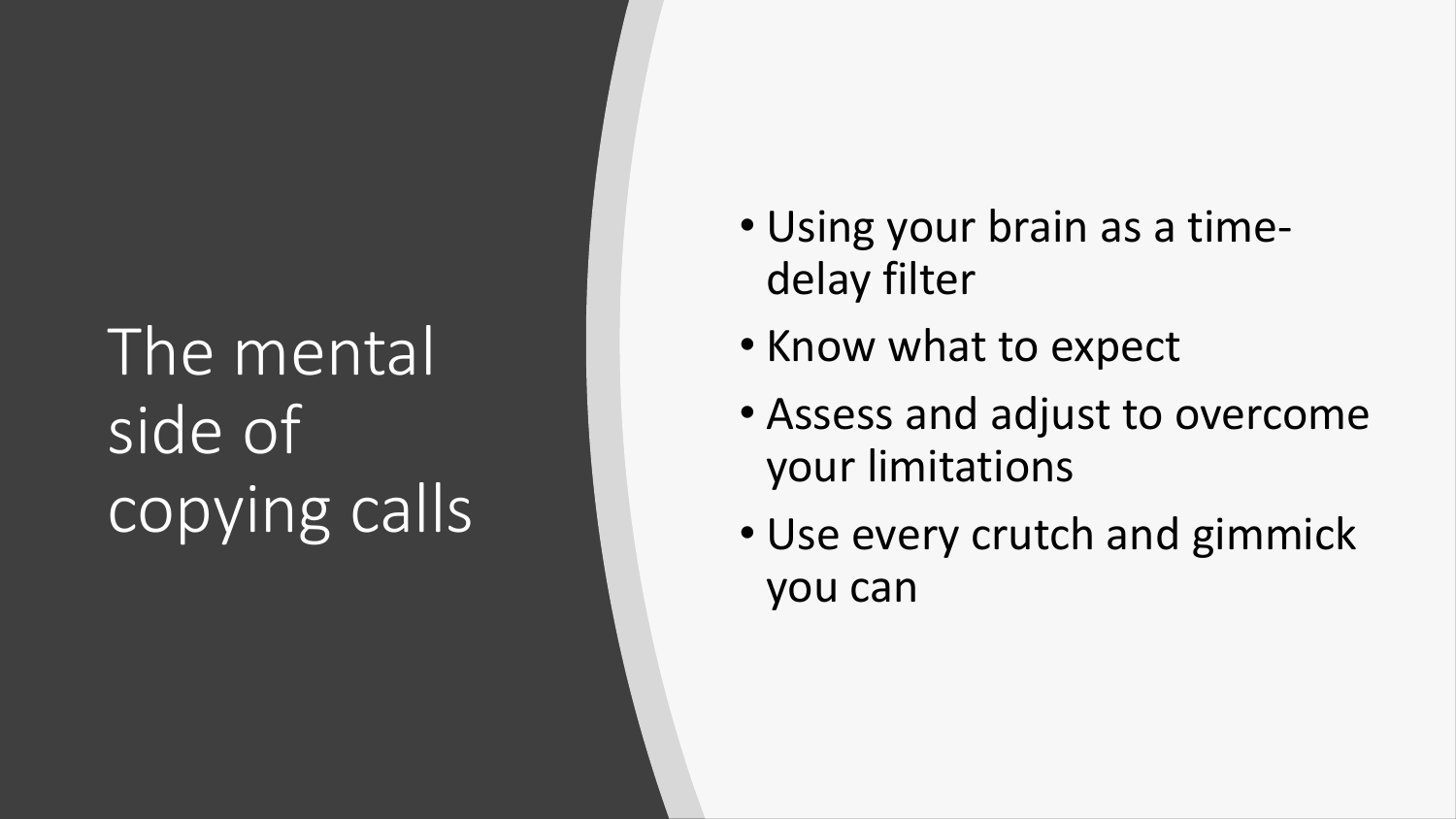## Tightening up your act

- Dead time will kill you
- Learn a way to cut it out or your competition will eat you alive
- Possibilities include: Keep a hand on the paddle Learn to use your software Responding to sounds, not calls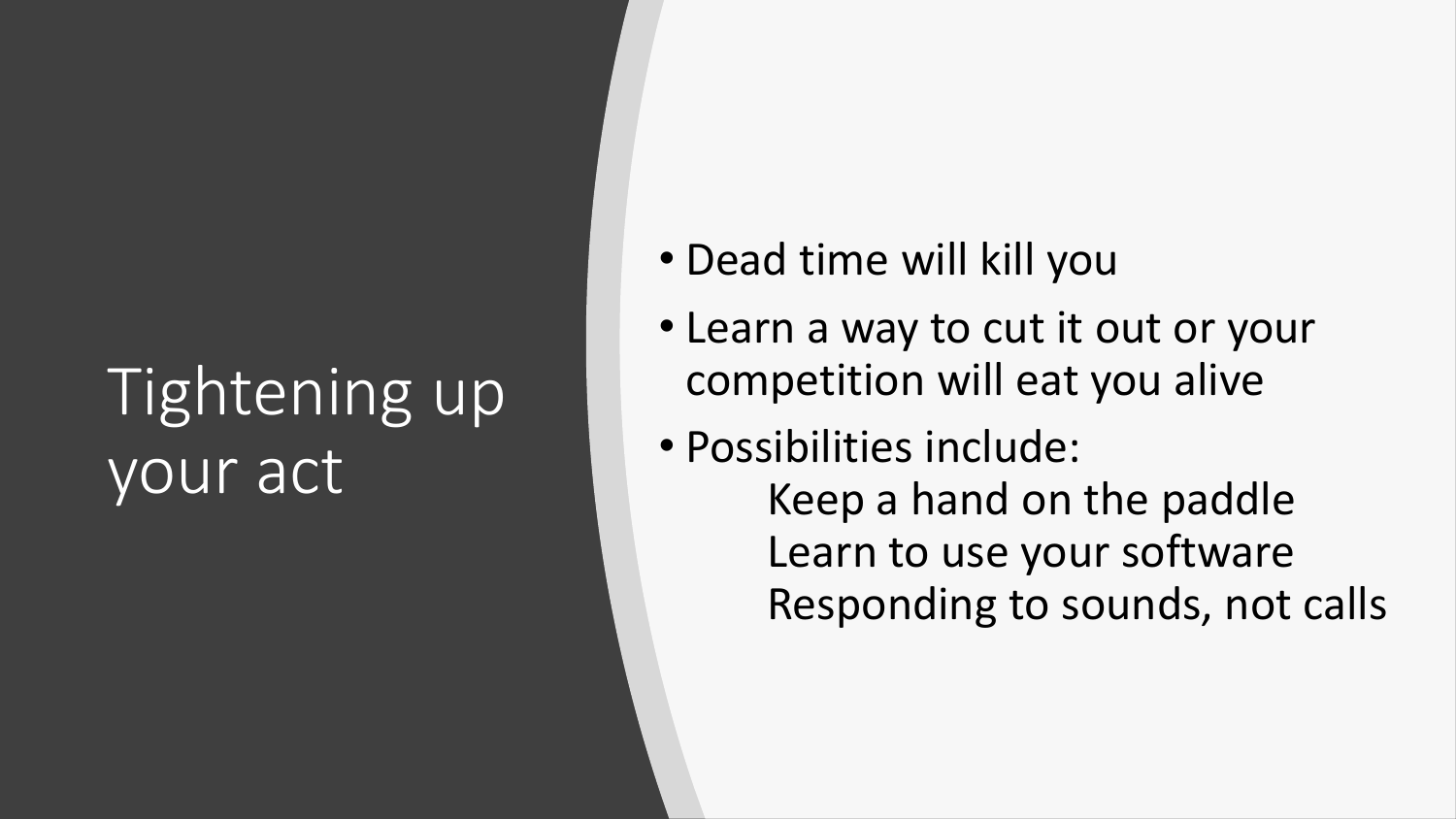## Cutting out the fluff

- You are working the next person in line, not the station you're logging
- Every transmission has a purpose
- The most effective way to handle an interloper is to work people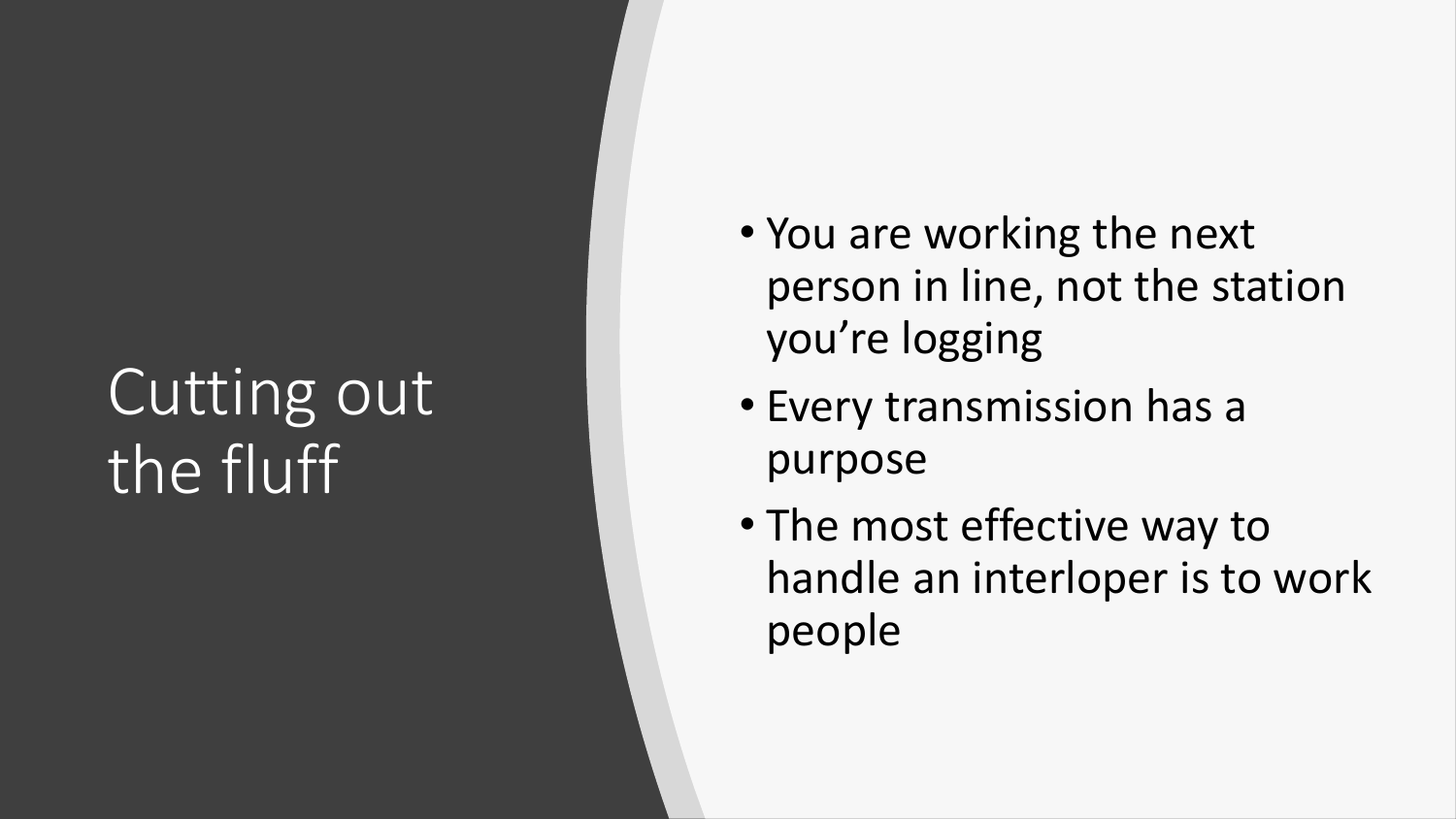Improving your operating mechanics

- Make it a priority
- Get on the air
- Listen to the great ones
- Join a serious multi-op effort
- Evaluate yourself frequently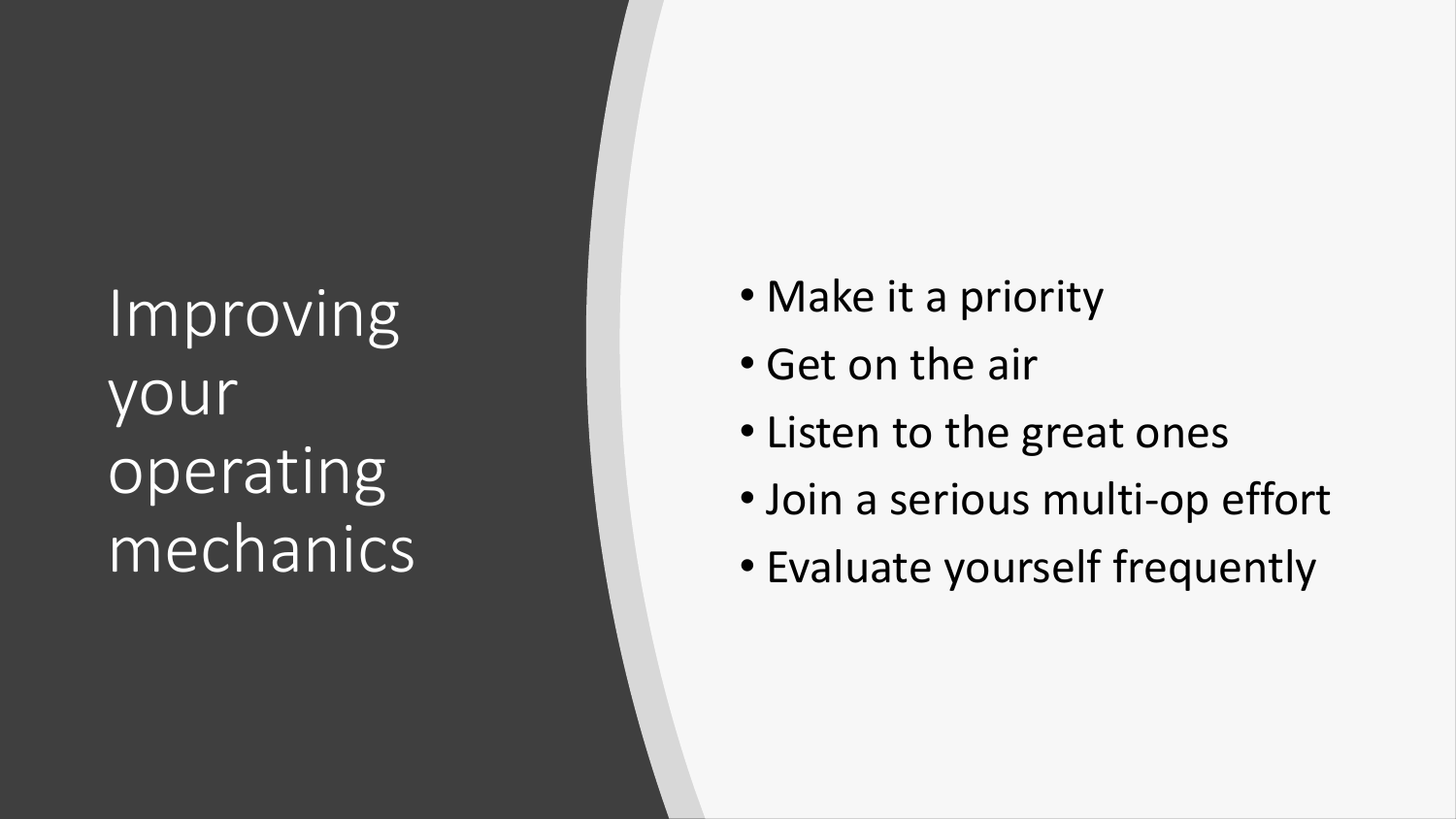### Criteria For Evaluating Your Operating **Techniques**

- Accuracy
- Efficiency
- Frequency Control
- Ethics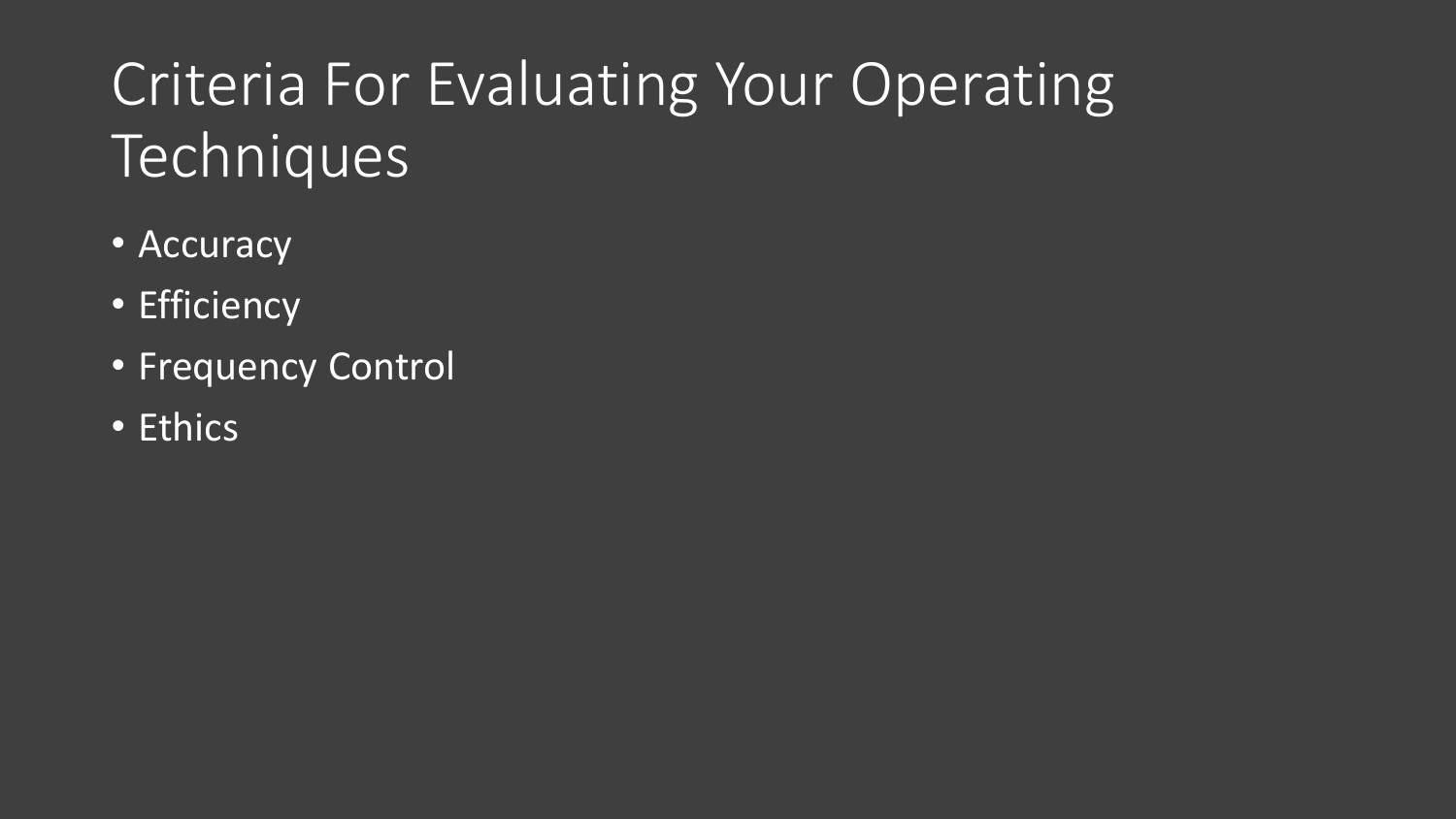- $\bullet$  "TU"
- "The timing was right"
- **Believing the database**
- Deer in the headlights
- Believing the spot
- F4 mashing
- Failing to confirm
- Losing control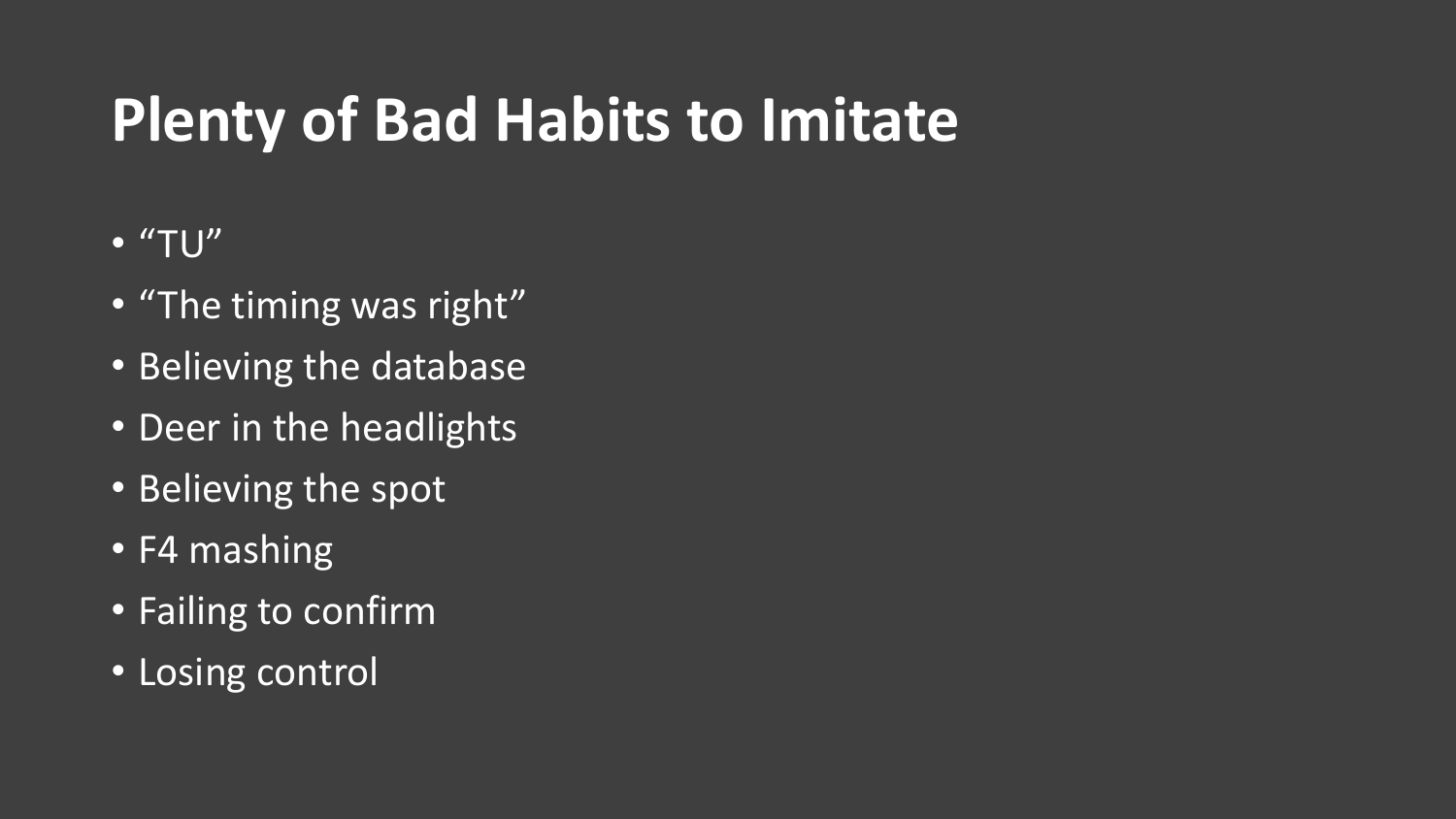- $\bullet$  "TU"
- "The timing was right"
- Believing the database
- Deer in the headlights
- Believing the spot
- F4 mashing
- Failing to confirm
- Losing control

"What's wrong with saying thank you?"

Not signing your call when you are QRZ is a fool's savings. Frustrates your pileup Out of synch Produces errors in other's logs Not in the spirit of the contest When should you do it? *NEVER!!!*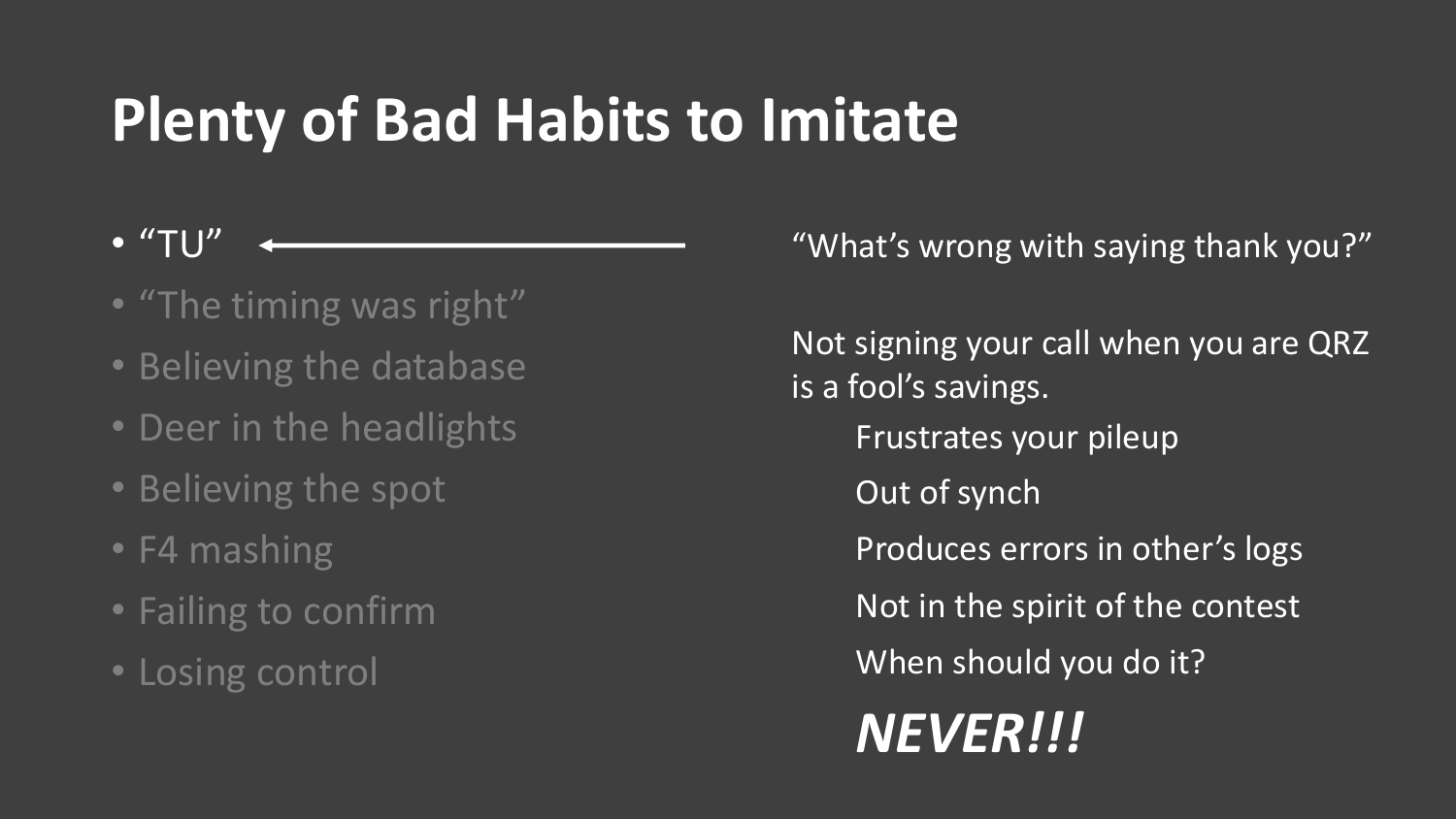#### $\bullet$  "TU"

- "The timing was right"
- Believing the database
- Deer in the headlights
- Believing the spot
- F4 mashing
- Failing to confirm
- Losing control

"Not sure who he came back to?" Hit F4 (sends your call). "Hey, I've got a 'V' in my call!" F4 "I really need this guy." F4 "My F4 key sends my call *twice*."

> Sadly, this often works When everyone does it, it slows rate to a crawl. Your reputation will suffer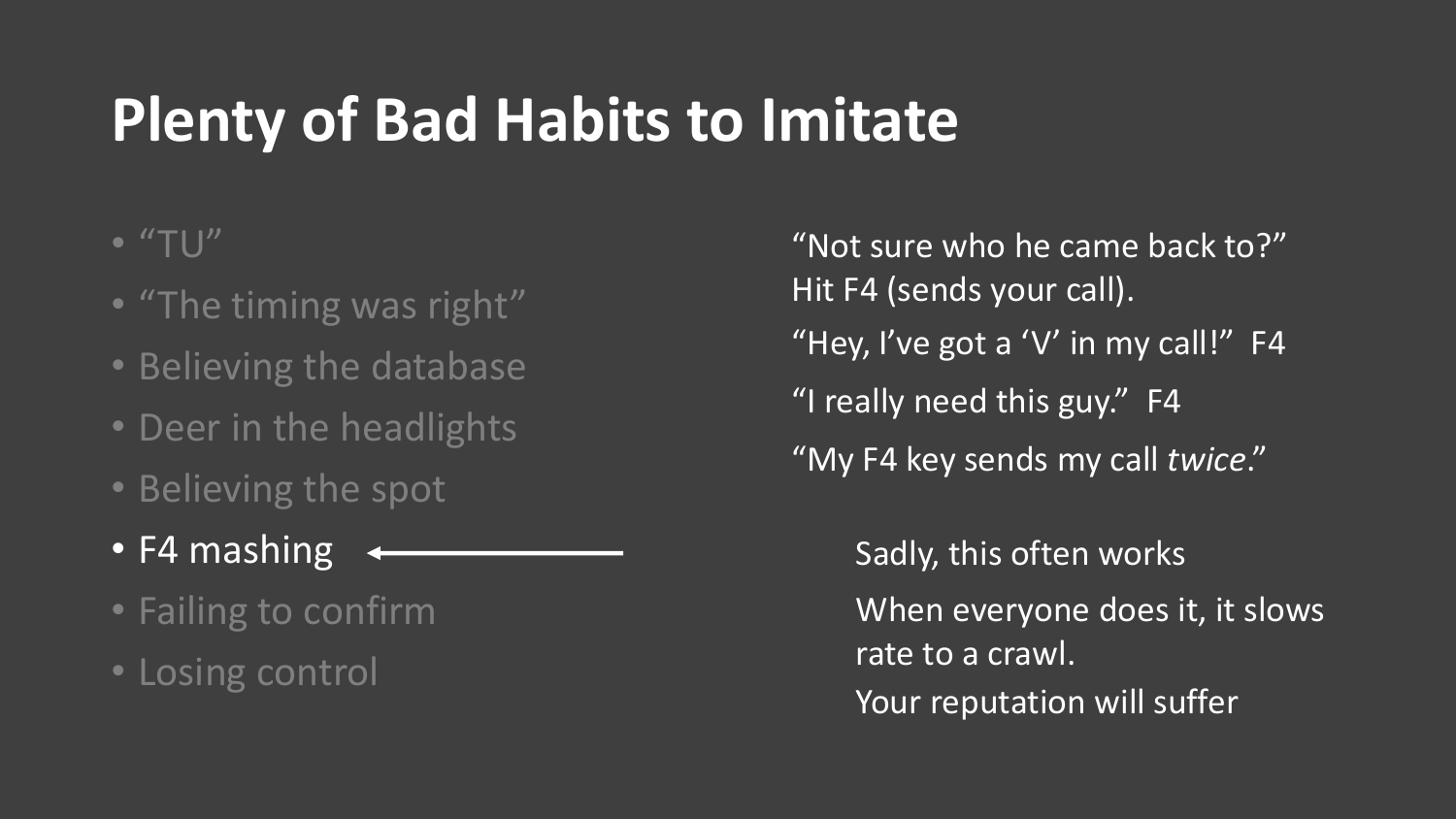#### $\bullet$  "TU"

- "The timing was right"
- Believing the database
- Deer in the headlights
- Believing the spot
- F4 mashing
- Failing to confirm
- Losing control

We have all done this:

You call in an ugly pile. You hear the guy clearly coming back: "599 34." Oh boy!

But did he come back to you?

Do not, repeat not, send a report.

Send your call again, send "AGN", or just wait.

If he is really calling you, he will repeat his exchange. If not, you have avoided a NIL.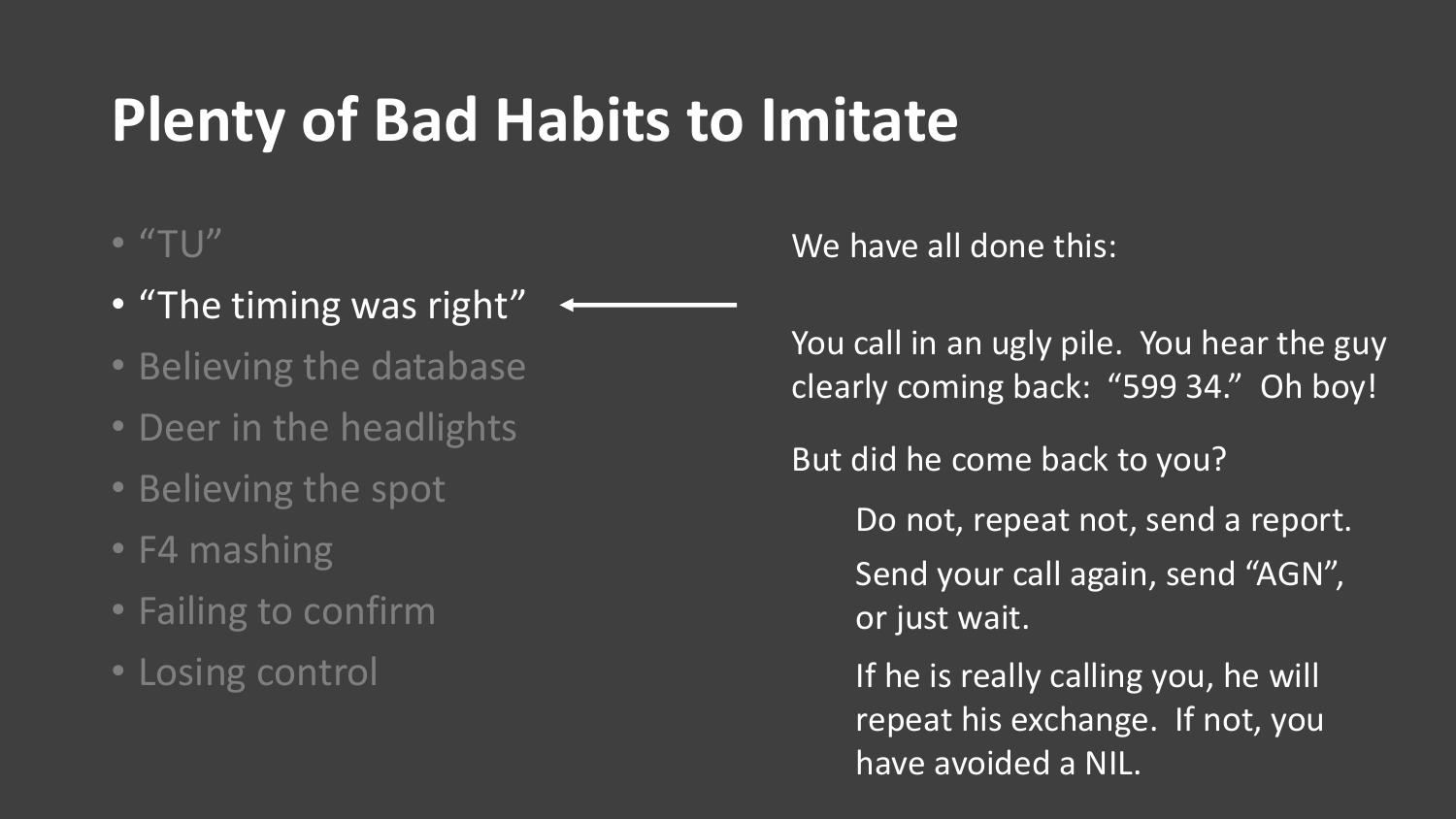$\bullet$  "TU"

- "The timing was right"
- Believing the database
- Deer in the headlights
- Believing the spot
- F4 mashing
- Failing to confirm
- Losing control

Phone SS True Story:

"… N9 Radio Victor, Check Six Seven, Montana."

"Are you sure you're in Montana? My database says Indiana."

"Well, the view out my window says I'm in Montana."

Do you believe your database *this* much?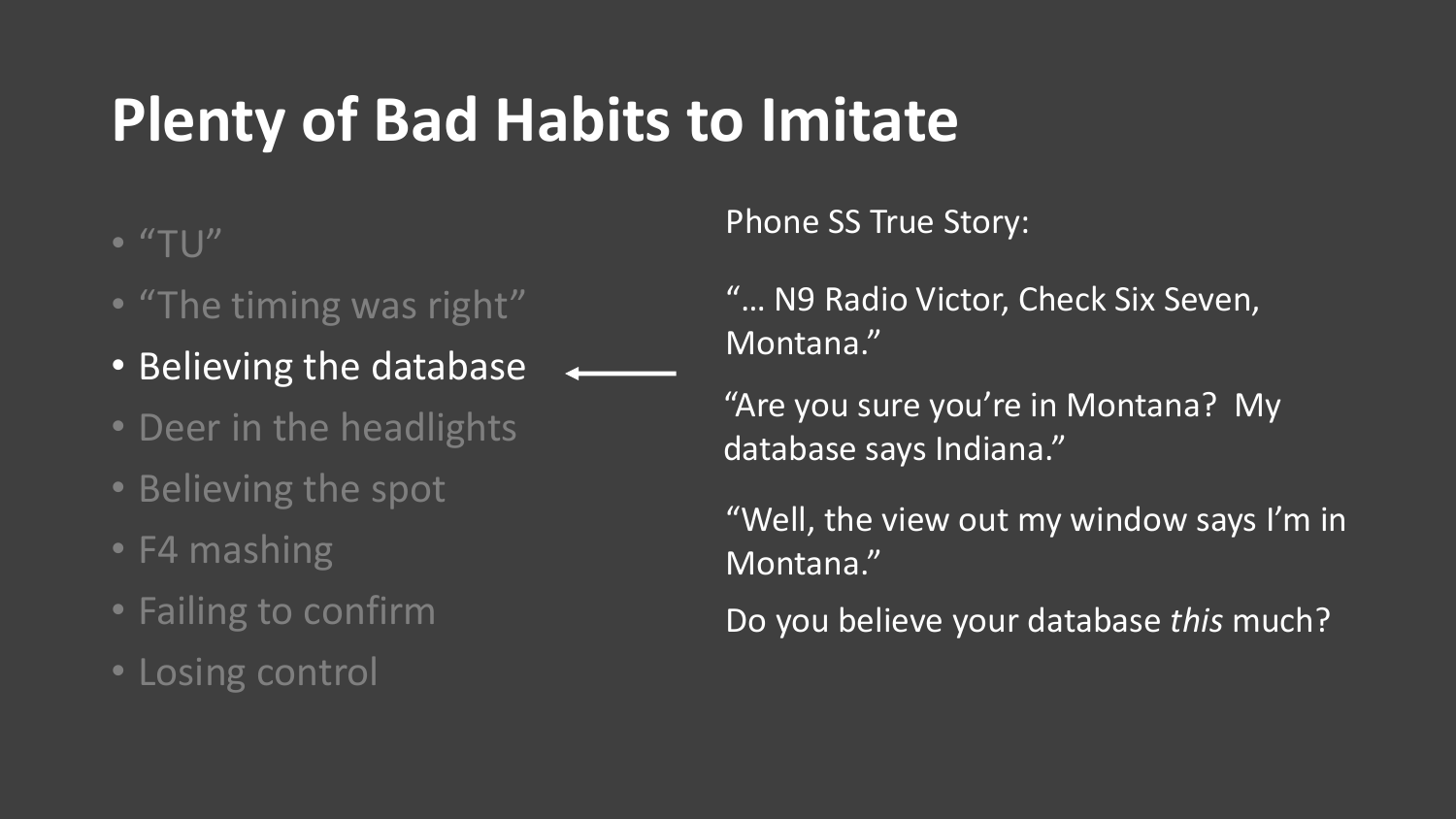#### $\bullet$  "TU"

- "The timing was right"
- Believing the database
- Deer in the headlights
- Believing the spot
- F4 mashing
- Failing to confirm
- Losing control

Often hear this in state QSO parties or even CW SS from casual contesters. Lack of response – dead time.

Can occur for many reasons. Software glitch. Spilt your coffee. But most often because something the other guy sent was not understood.

Whatever the reason, the effect on rate is the same: disaster.

Send something! Even a question mark is better than silence.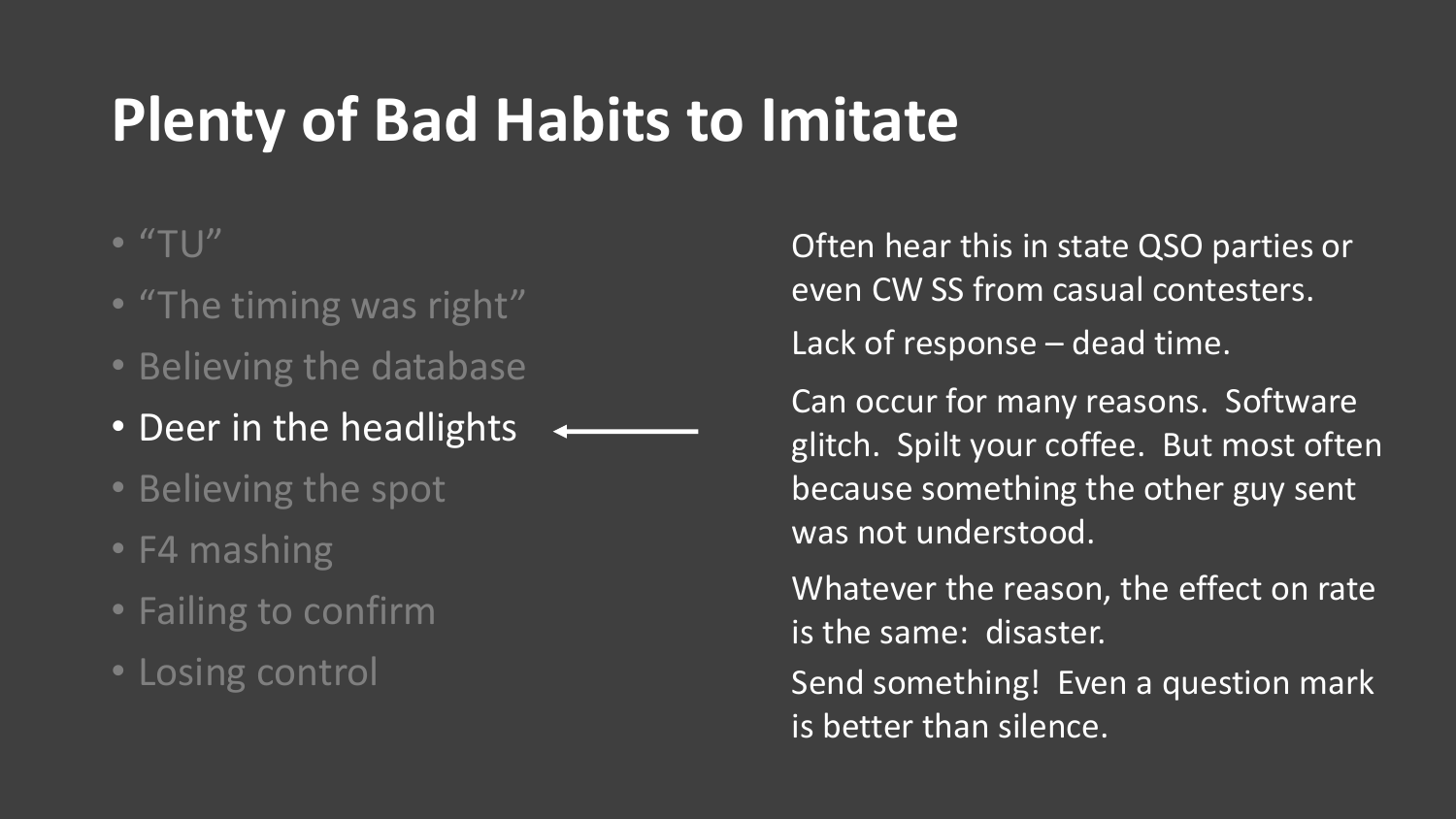#### $\bullet$  "TU"

- "The timing was right"
- Believing the database
- Deer in the headlights
- Believing the spot
- F4 mashing
- Failing to confirm
- Losing control

If you bust someone's call and they give you the correction, you must send the correction back to them.

You are not "saving time" by omitting this step. You are risking a NIL because they might not log you.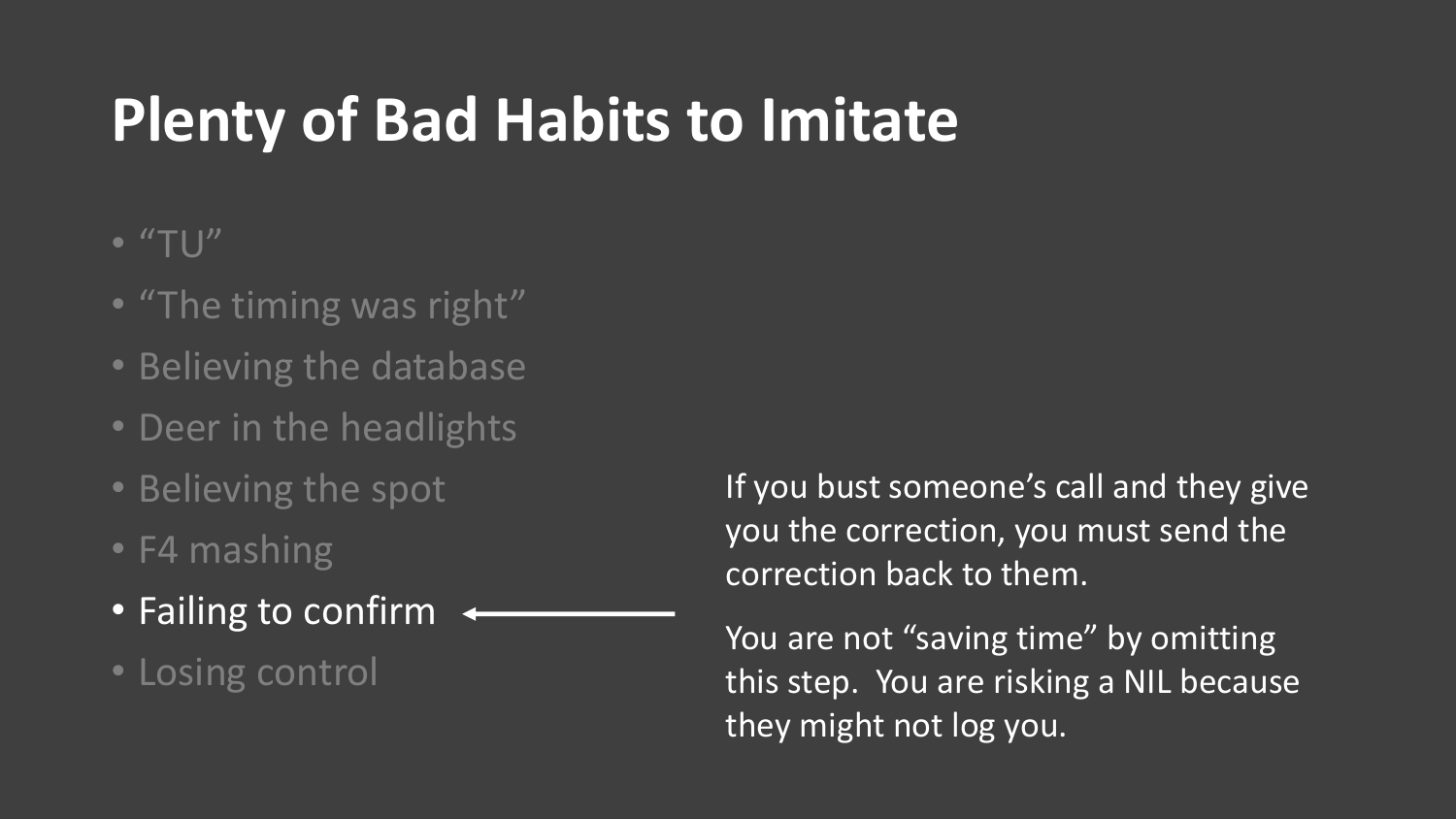**See how many operating mistakes you can find in this clip!**

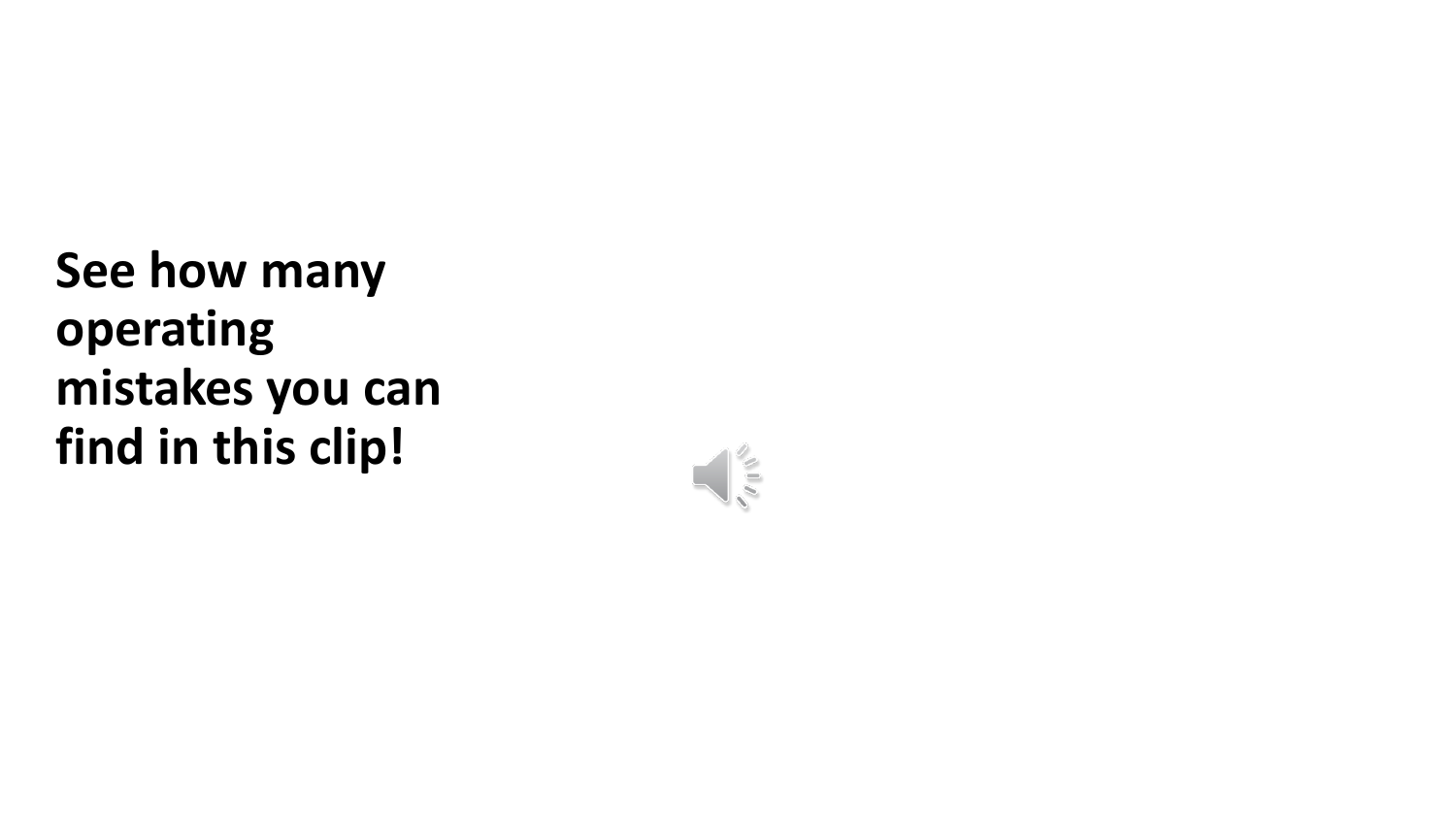#### **What About SSB Contesting?**

**SSB is easier, right?**